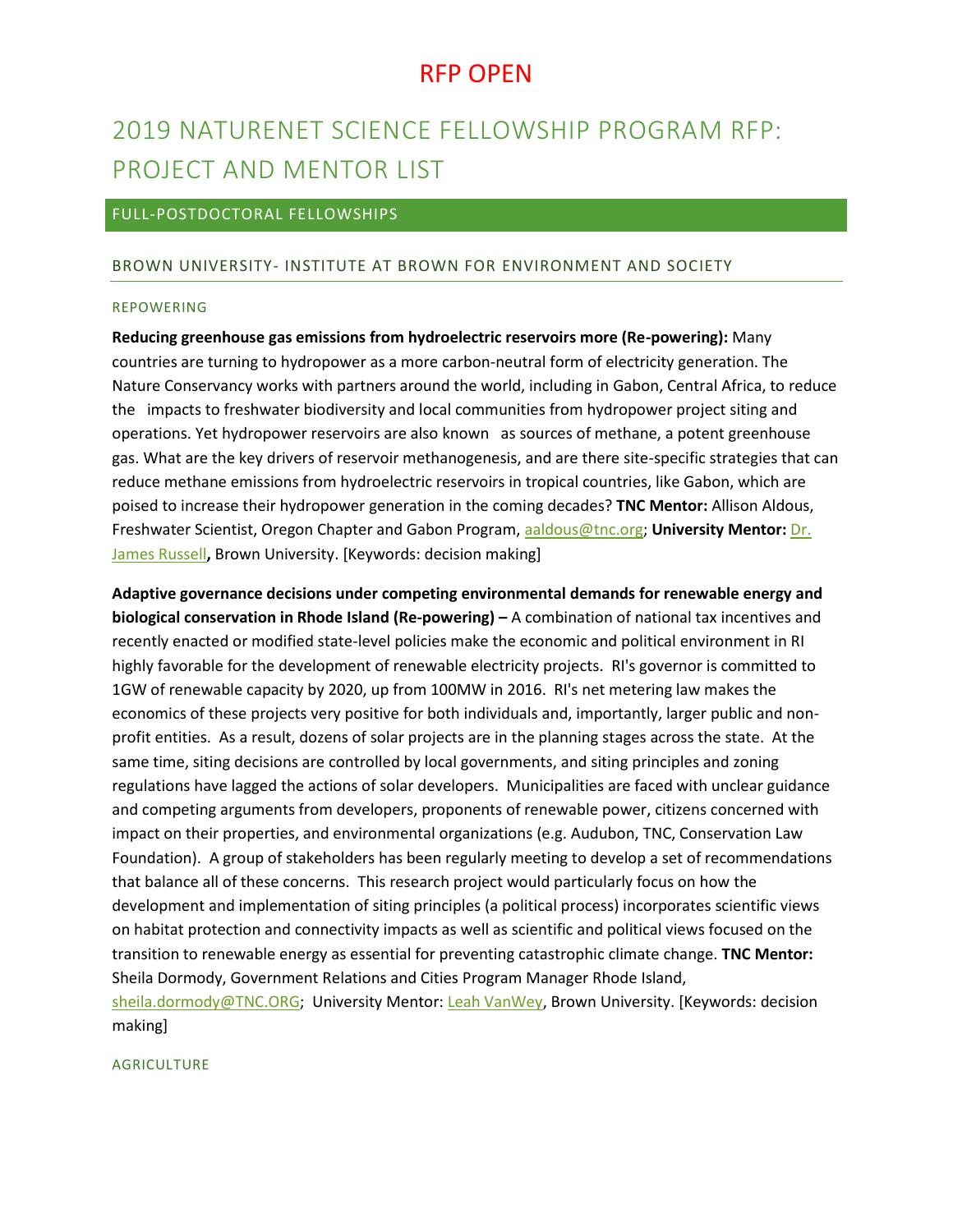**Phosphorus cycling and sustainable agriculture (Agriculture)**- The paradox of phosphorus in sustainable agriculture is that it is both a major contributor to eutrophication and scarcely available to plants because of how quickly it is occluded onto soil particles. Because producing phosphorus fertilizers requires mining rapidly depleting stores of rock phosphate, finding ways to make occluded phosphorus available--while reducing losses to water--is one of the most under-appreciated future challenges for sustainable agriculture. This project welcomes new ideas on how to more efficiently use phosphorus for sustainable agriculture. Research projects could include promoting microbial nutrient mining of stored phosphorus, exploring the potential for organic acid exudates from plant roots in liberating phosphorus, or any other new way of thinking of phosphorus biogeochemistry in agriculture. **TNC Mentor**: [Stephen](https://www.nature.org/science-in-action/our-scientists/stephen-wood.xml)  [Wood,](https://www.nature.org/science-in-action/our-scientists/stephen-wood.xml) Applied Soil Scientist- Global Lands, stephen.wood@tnc.org; **University Mentor**: [Stephen Porder,](http://www.porderlab.org/?page_id=14) Brown University

### DECISION MAKING

**Understanding Human Responses to Coastal Flooding on the Eastern Shore of Maryland (Decision Making)**: Research approaches will provide insights into how rural counties on Maryland's Eastern Shore are affected by and respond to environmental changes associated with sea level rise and climate change. Of particular interest are projects that would inform policies related to residential relocation and nature restoration. Applicants with background in anthropology, demography, economics, geography, psychology, public policy, sociology, or another social science discipline with expertise in environmental topics preferred. **TNC Mentor**[: Ariana Sutton-Grier,](mailto:a.sutton-grier@tnc.org) [Director of Science, Maryland/DC](https://www.nature.org/ourinitiatives/regions/northamerica/unitedstates/maryland_dc/experts/ariana-sutton-grier-qanda.xml)  [Chapter;](https://www.nature.org/ourinitiatives/regions/northamerica/unitedstates/maryland_dc/experts/ariana-sutton-grier-qanda.xml) **University Mentor:** [Elizabeth Fussell,](https://www.brown.edu/academics/institute-environment-society/people/details/elizabeth-fussell) Institute at Brown for Environment and Society-Brown University

**Managing a network of reserves in the context of climate change (Decision-Making) –** Changes in climate are leading to dramatic shifts in the distribution of species. In the near future, many species will no longer be able to survive where they currently occur and many of these species will shift their ranges poleward. In the context of these species movements, it becomes unclear what strategies should be adopted for managing a network of reserves. Perhaps some reserves should be explicitly managed as "waystations" for species movements, while others might be managed to meet particular ecosystem services or to provide historical representation of at risk ecosystems. By evaluating extinction risks and colonization potential of species in reserves of RI and southern New England, we hope this project can shed light on management approaches for at risk species, but also for reserve networks, ideally ones that can eventually be scaled to larger regions. **TNC Mentor:** Kevin Ruddock, GIS Manager Rhode Island, KRUDDOCK@TNC.ORG; **University Mentor:** [Dov Sax,](https://www.brown.edu/academics/institute-environment-society/people/details/dov-sax) Brown University

### FORESTS

**Conservation corridors: establishing baselines and documenting ecosystem transitions (Forests) –** Forested habitats in RI provide a critical source of connectivity for New England and the Northeast. Making informed management decisions for these environments is challenged by a lack of baseline data. Collecting data from intensive botanical surveys is a priority, as is documenting the development of novel ecosystem assemblages resulting from habitat disturbance, introduced species, and climate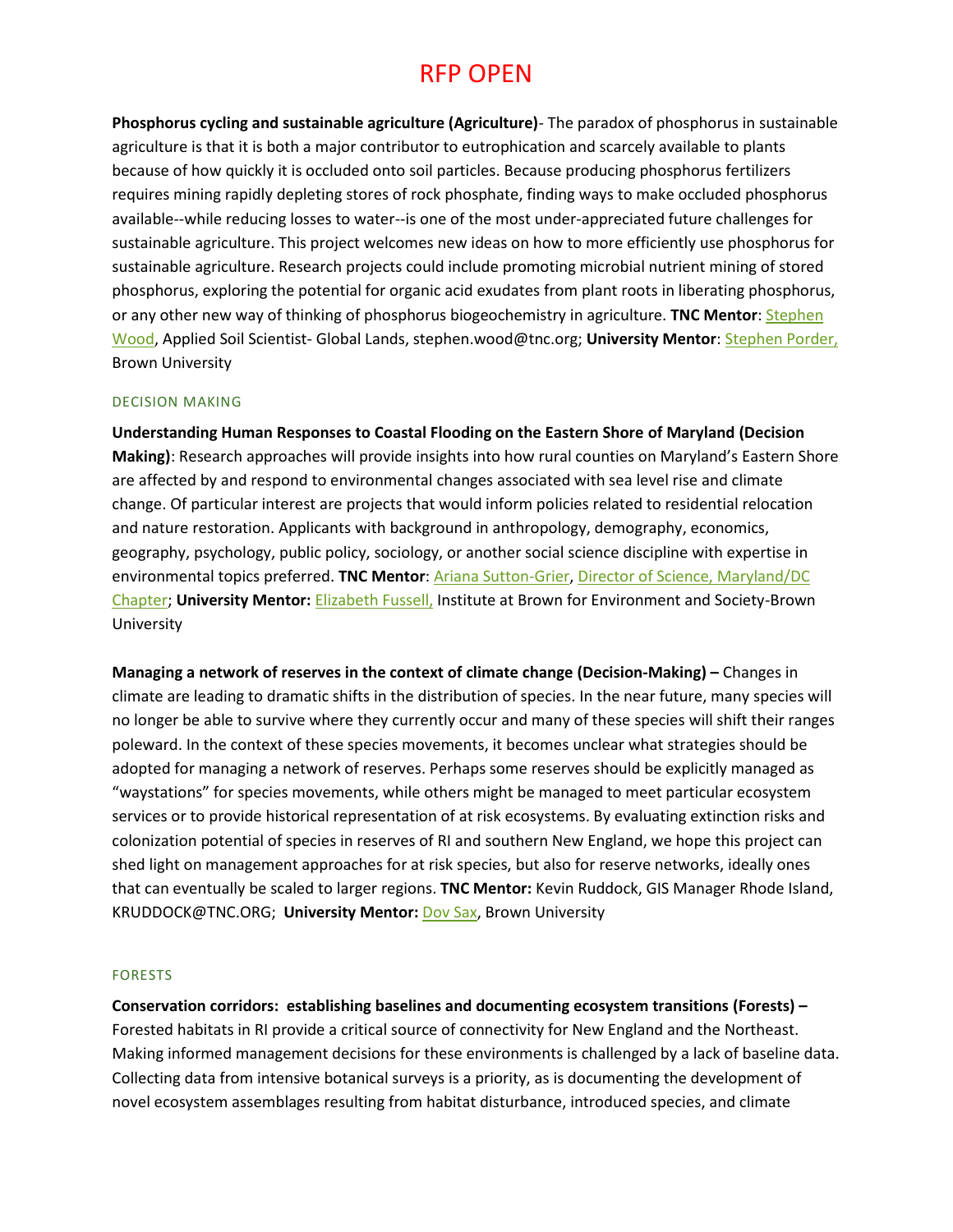change. This project aims to provide a baseline for future change, while mining the rich history of botanical collections in the region to better understand what changes in ecosystem structure have already occurred following more than a century of warming temperatures. **TNC Mentor**: Scott Comings, Associate State Director, [scomings@tnc.org;](mailto:scomings@tnc.org) **University Mentor:** [Tim Whitfeld,](https://vivo.brown.edu/display/twhitfel) Brown University.

#### COLUMBIA UNIVERSITY- EARTH INSTITUTE

#### **ECONOMICS**

**Economics of connecting solar ground water pumps to the grid (Economics):** Farmers in India are beginning to use solar pumps to obtain groundwater. This cheap electricity is very good for farmers but may complete reduce ground water in the aquifers. Thus, we need to figure out a way to connect these pumps to the grid, so farmers can sell their electricity to the grid and not waste ground water. **TNC Mentor:** [Priya Shyamsundar,](https://www.nature.org/science-in-action/our-scientists/priya-shyamsundar.xml) Lead Economist-Global Science[, priya.shyamsundar@tnc.org;](mailto:priya.shyamsundar@tnc.org) **University Mentor:** [Vijay Modi,](http://me.columbia.edu/vijay-modi-0) Columbia University [Keywords: decision making, social science, re-powering, energy sustainability]

### REPOWERING

**Optimizing re-powering to benefit people and nature (Re-powering)**- As we target re-powering for conservation, central applied questions are (1) what energy hierarchy combinations are realistic (e.g. how much well-sited solar/wind could we really get into the grid? how much hydro power could we get out or not build at all?) and (2) what impacts/trade-offs come with different energy hierarchy combinations? Research approaches should include implementation of a spatially-explicit water-energy model that considers hierarchy of energy across urban and rural/agricultural development and across different development trajectories considered as case studies (e.g. Eastern Africa vs. the Balkans vs. Eastern US) to inform development of global strategies. **TNC Mentor:** Steven Lyon, Freshwater Scientist-New Jersey Chapter, [steven.lyon@tnc.org;](mailto:steven.lyon@tnc.org) **University Mentor**[: Upmanu Lall,](http://www.columbia.edu/~ula2/) Columbia University [Keywords: spatial science, energy siting, decision making]

**Integrating low environmental impact intermittent renewable energy (Re-powering)**- Expanding renewable energy generation requires significantly large land areas which can create environmental or social land-use conflict which can impede development. Siting renewable energy on already converted lands (e.g., urban, agricultural lands, etc.), while also considering impacts to existing land use and livelihoods, can reduce the potential for conflict while maintaining existing carbon storage. Given the intermittency of several renewable energy resources (wind & solar), it remains unclear to what degree it will be possible to integrate them into existing, or new, energy systems to meet future targets, and if so at what costs? Analyses will assess these costs along with exploring the possibility of siting renewables on current land incorporating engineering feasibility and economic costs of renewable energy development siting on already converted and unconverted lands in India, the Amazon, and/or the Balkans. Energy system analysis expertise (engineering, economics) preferred. **TNC Mentors**: [Joseph](https://www.nature.org/newsfeatures/pressreleases/media/nature-conservancy-experts-conservation-lands-joe-kiesecker.xml)  [Kiesecker,](https://www.nature.org/newsfeatures/pressreleases/media/nature-conservancy-experts-conservation-lands-joe-kiesecker.xml) Lead Scientist-Global Lands, *jkiesecker@TNC.ORG & Sharon Baruch-Mordo*, Spatial Scientists-Global Lands[, sbaruch-mordo@TNC.ORG;](mailto:sbaruch-mordo@TNC.ORG) **University Mentor:** [Vijay Modi,](http://me.columbia.edu/vijay-modi-0) Columbia University [Keywords: repowering, decision making]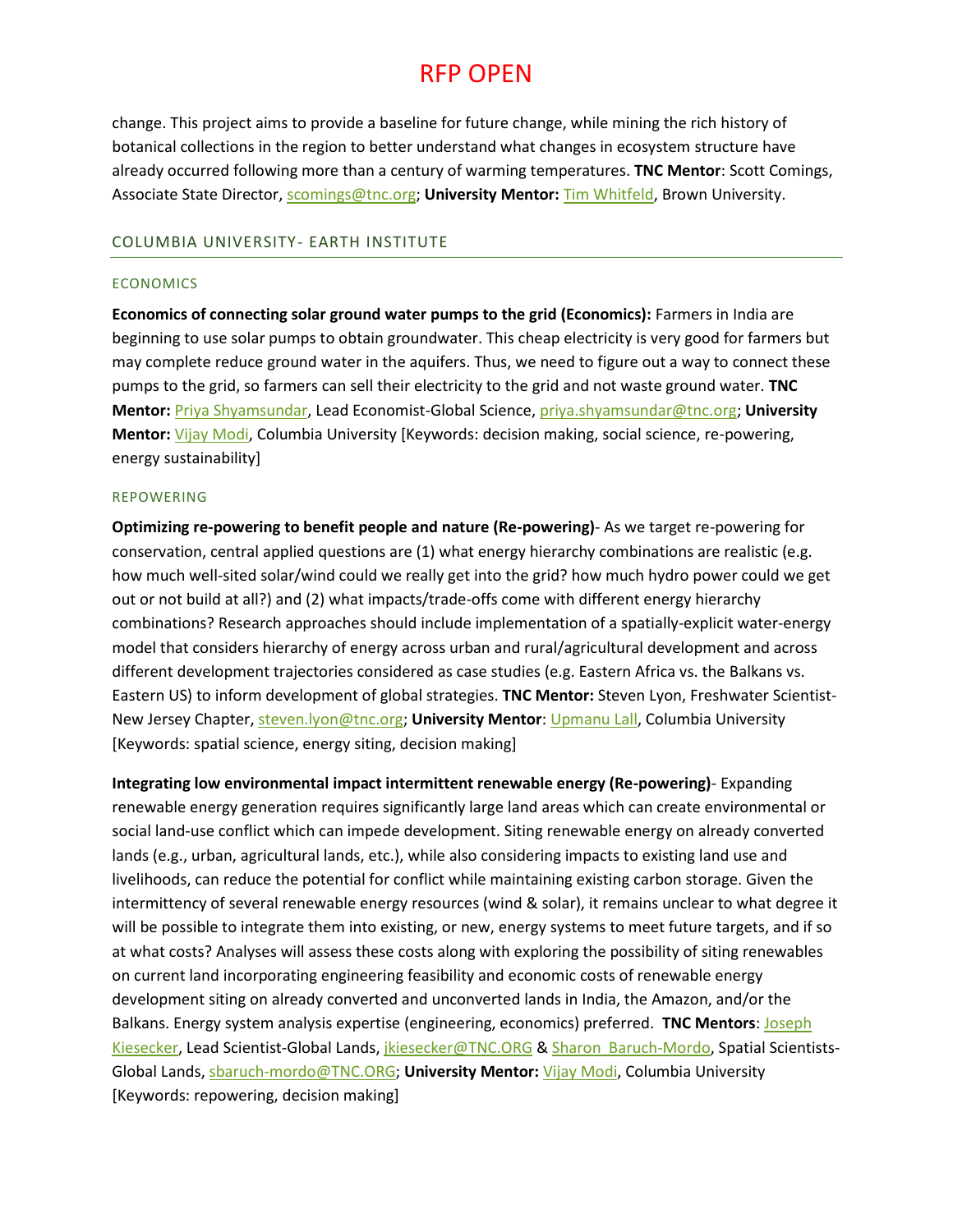#### AGRICULTURE

**Monitoring Agricultural Fires and Air Pollution in the Indo-Gangetic Plains (Agriculture):** Develop operational remote sensing methods to monitor agricultural fires that degrade air quality in northern India. Ground truth remote sensing data using information from household surveys, develop methods for an operational monitoring system to identify fires from agricultural burning, and support the monitoring of interventions undertaken to reduce agricultural residue burning in northwest India. **TNC mentors**: [Priya Shyamsundar](https://www.nature.org/science-in-action/our-scientists/priya-shyamsundar.xml)**,** Lead Economist, Global Science, [priya.shyamsundar@TNC.ORG](mailto:priya.shyamsundar@TNC.ORG) and [Tim](https://www.nature.org/science-in-action/our-scientists/tim-boucher.xml)  [Boucher,](https://www.nature.org/science-in-action/our-scientists/tim-boucher.xml) Senior Conservation Geographer, Global Science; **University mentor:** [Arlene Fiore](http://eesc.columbia.edu/faculty/arlene-m-fiore) and [Ruth](http://e3b.columbia.edu/faculty/ruth-defries/)  [deFries,](http://e3b.columbia.edu/faculty/ruth-defries/) Columbia University

### SCIENCE FOR NATURE AND PEOPLE PARTNERSHIP (SNAPP)

*The Nature Conservancy is pleased to solicit applications for a special opportunity in partnership with the [Science for Nature and People Partnership \(SNAPP\),](https://snappartnership.net/) which convenes working groups to provide timely and rigorous synthesis science linked directly to sustainable development and conservation solutions. Fellows applying to projects under this heading should discuss with the listed mentors, in addition to their independent project proposal, their involvement in the SNAPP working group and be sure to include how the working group will benefit and/or advance their research. [NOTE: Some SNAPP projects are cross-referenced with a University. For cross-referenced projects, when applying please apply under the University NOT under SNAPP]*

### ECONOMICS

**The Mississippi River Basin Roadmap - Economic and Social Science (Economics):** A critical global challenge is meeting growing demand for food while maintaining a healthy environment that provides a range of benefits to society. The Mississippi River Basin (MRB) is an ideal place to address this challenge because it supports some of the most productive agriculture in the world yet is also degraded by land use change, habitat loss and pollution from nutrients and sediment, impacting drinking water and ecosystem health, and causing a persistent and growing "Dead Zone" in the Gulf of Mexico. While there is a strong body of science showing that a variety of conservation and best-management practices (BMPs) can mitigate the impacts of intensive agriculture, there has not been measurable progress on reducing nutrient pollution in the MRB. We think that to catalyze the restoration of the MRB we need to operationalize the science into a shared vision (the "roadmap") that is co- created with key scientists and partners across the many sectors that need and want a healthy MRB. This roadmap will answer a critical unknown: how many acres of which practices implemented where in the MRB are needed to meet nutrient reduction goals and provide additional benefits as cost-effectively as possible. Our research team is applying for a SNAPP project to convene key academic experts and stakeholders from agriculture and other key sectors to co-create the roadmap. This Nature Net fellow would contribute compilation and analysis of agro-economic and ecosystem services valuation data and also support optimization modeling that will highlight strategies to both reduce nutrients and meet multiple ecosystem services objectives. **TNC Mentor**[: Bryan Piazza,](https://www.nature.org/science-in-action/our-scientists/bryan-p-piazza.xml) Director of Fresh Water and Marine Science-Louisiana Chapter, [bpiazza@tnc.org,](mailto:bpiazza@tnc.org) 225-338-1040, ext. 2005; **University Mentor**: [Stephen Polasky,](https://cbs.umn.edu/contacts/steve-polasky) University of Minnesota [Cross-referenced: University of Minnesota]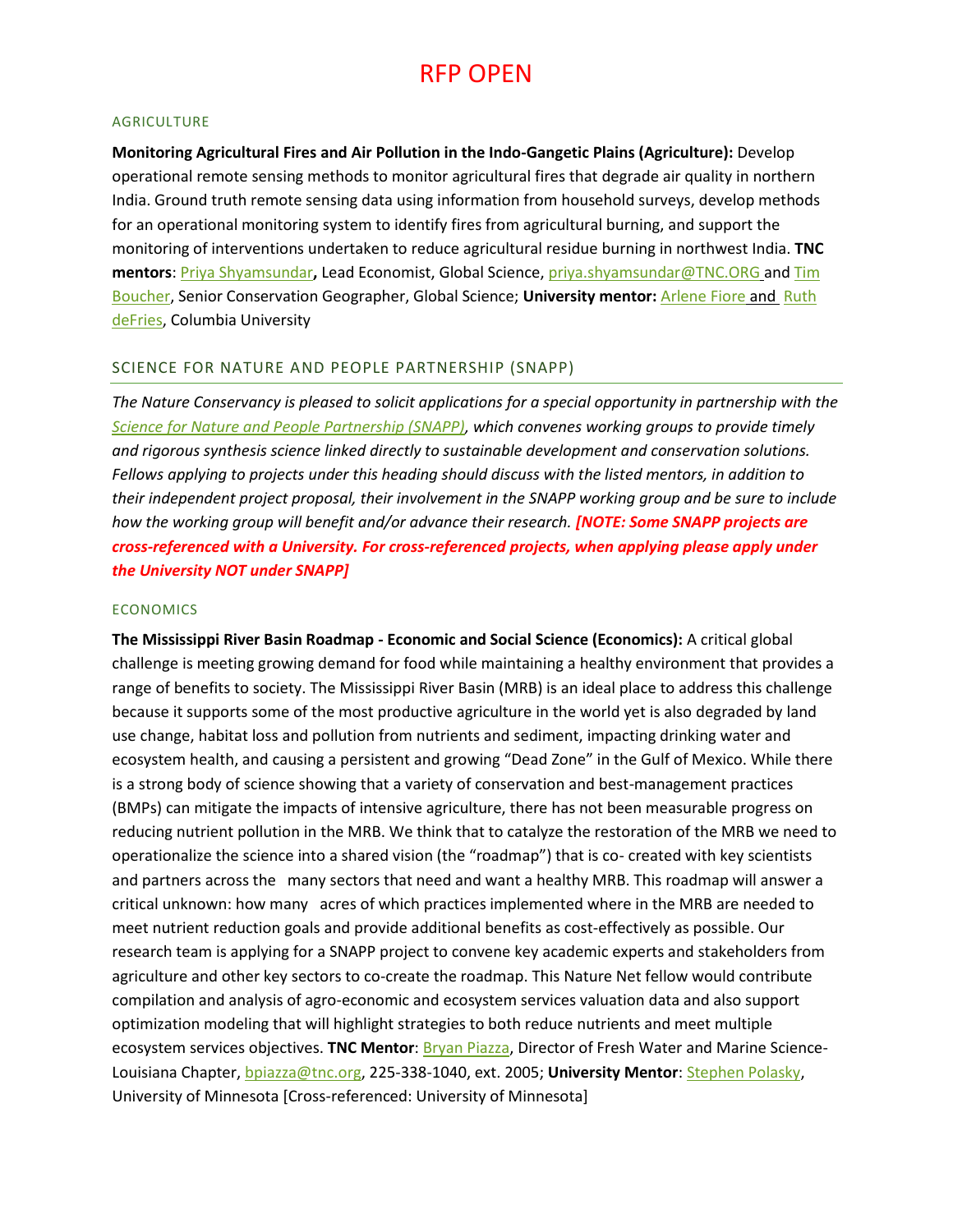#### GRASSLANDS AND PRAIRIES

#### FRESHWATER

**Integrating analysis of wetlands and in-stream processes into assessments of nutrient reduction in agricultural watersheds (Freshwater)** Although numerous studies have evaluated the potential for conservation actions to reduce nutrient loss from agriculture, none yet have completed an integrated assessment of the performance of both in-field practices as well as off-field activities. This project will develop a river nutrient network model that includes fluvial wetlands and floodplains and integrate it with existing watershed models to develop comprehensive model predictions of the nutrient reduction potential of a diverse range of both in-field as well as off-field practices. This project will complement and support a SNAPP working group in which this biophysical information will contribute to an agroeconomic analysis of the cost vs. benefit trade-offs of watershed scale intervention options. **TNC mentor**: Kris Johnson, Associate Director for Science and Planning, North America Agriculture Program, [kjohnson@tnc.org;](mailto:kjohnson@tnc.org) **University mentor**: Amy Hansen, Assistant Professor, University of Kansas, [amy.hansen@ku.edu](mailto:amy.hansen@ku.edu)

**The Mississippi River Basin Roadmap - Ecosystem Science (Freshwater):** A critical global challenge is meeting growing demand for food while maintaining a healthy environment that provides a range of benefits to society. The Mississippi River Basin (MRB) is an ideal place to address this challenge because it supports some of the most productive agriculture in the world yet is also degraded by land use change, habitat loss and pollution from nutrients and sediment, impacting drinking water and ecosystem health, and causing a persistent and growing "Dead Zone" in the Gulf of Mexico. While there is a strong body of science showing that a variety of conservation and best-management practices (BMPs) can mitigate the impacts of intensive agriculture, there has not been measurable progress on reducing nutrient pollution in the MRB. We think that to catalyze the restoration of the MRB we need to operationalize the science into a shared vision (the "roadmap") that is co- created with key scientists and partners across the many sectors that need and want a healthy MRB. This roadmap will answer a critical unknown: how many acres of which practices implemented where in the MRB are needed to meet nutrient reduction goals and provide additional benefits as cost-effectively as possible. Our research team is applying for a SNAPP project to convene key academic experts and stakeholders from agriculture and other key sectors to co-create the roadmap. This Nature Net fellow would contribute hydrological and other biophysical modeling and analysis and also support optimization modeling that will highlight strategies to both reduce nutrients and meet multiple ecosystem services objectives. **TNC Mentor**: [Bryan Piazza,](https://www.nature.org/science-in-action/our-scientists/bryan-p-piazza.xml) Director of Fresh Water and Marine Science-Louisiana Chapter[, bpiazza@tnc.org,](mailto:bpiazza@tnc.org) 225-338-1040, ext. 2005; **University Mentor**: [Jessica Hellmann,](http://environment.umn.edu/staff/jessica-hellmann/) University of Minnesota. [Crossreferenced: University of Minnesota]

#### REPOWERING

#### AGRICULTURE

**Heuristics and key factors influencing natural capital-based decisions in agriculture (Agriculture):** Understanding the tension between private and public benefits of farm management decisions are central to farmer adoption of sustainable or regenerative agriculture practices. Challenges of data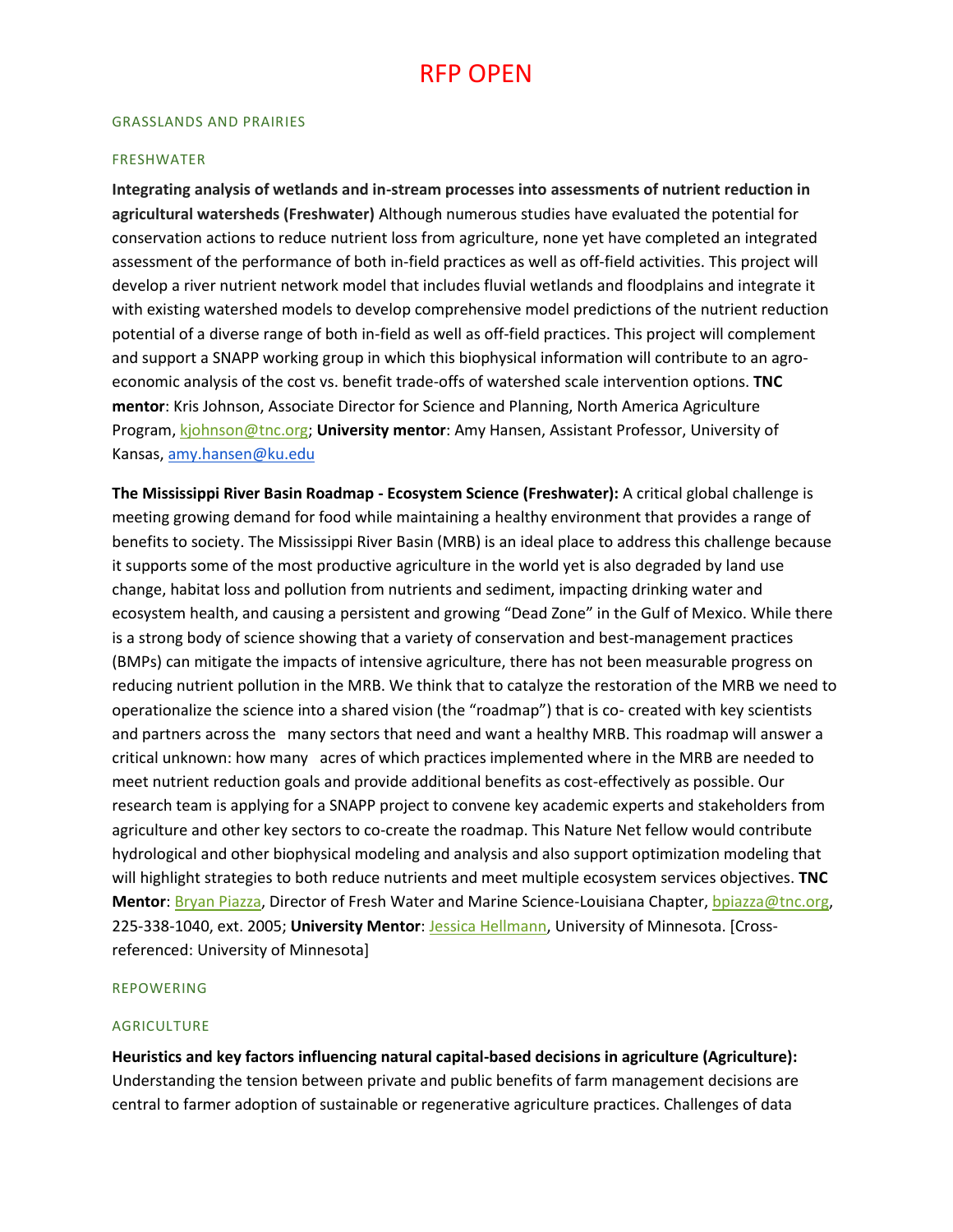availability make using and parameterizing ES models challenging. We suggest that heuristics could be developed to understand how context (e.g. eco-region, soil, slope, landscape, etc) predicts private and public outcomes of management, thereby simplifying evaluation and expanding inference. **TNC mentor**: [Kris Johnson,](https://www.nature.org/ourinitiatives/urgentissues/land-conservation/global-agriculture/north-america-agriculture-kris-johnson.xml) Associate Director for Science and Planning, North America Agriculture Program, [kjohnson@tnc.org;](mailto:kjohnson@tnc.org) **University mentor**[: Eric Lonsdorf](http://environment.umn.edu/staff/eric-lonsdorf/) and [Stephen](https://cbs.umn.edu/contacts/steve-polasky) Polasky, University of Minnesota [Cross-referenced: University of Minnesota]

### DECISIONS MAKING

**Integrating demand for ecosystem services into prioritization of easements and best management practices (Decision Making):** Where does the integration of spatial data on people's preferences and behaviors change the prioritization of conservation actions? This project will work with TNC staff to better integrate information on the societal demand and socio-economic vulnerability of household and communities to changes in ecosystem services. Results will include updated prioritization maps, more robust valuation tools, and integrated biophysical and economic datasets, including expanded work on the social costs of nitrogen and phosphorus pollution. **TNC mentor: Kris Johnson**, Associate Director for Science and Planning, North America Agriculture Program, [kjohnson@tnc.org;](mailto:kjohnson@tnc.org) **University mentor**: [Bonnie Keeler,](https://twin-cities.umn.edu/content/bonnie-keeler) University of Minnesota [Cross-referenced: University of Minnesota]

**Linking Capacity Development to Conservation Outcomes and Diversity (Decision-Making):** Within the conservation community, capacity development—the ability of individuals, communities, and organizations to develop, enhance and organize their systems, resources and knowledge to perform functions, solve problems and achieve objectives—is often underfunded and under-investigated despite a growing body of evidence that indicates that capacity development is strongly associated with conservation gains. The proposed project will address some of the major knowledge gaps around capacity building programs and collect qualitative and quantitative evidence to help determine the best methods to uncover links between capacity gaps, interventions, and outcomes. Specific questions to investigate in this space include: What can we learn from other fields to demonstrate the impact of investment in capacity development? Is there evidence to support a relationship between investments in capacity building and outcomes, particularly for projects related to topics such as people and nature, land management, global health, and climate science policy? What role does diverse representation and participation play in capacity building and how does this translate to impacts on conservation practice and outcomes? This project will complement and support a SNAPP working group developing a global data hub of conservation-related education, training, learning and funding opportunities and recommendations and guidelines for capacity building programs at conservation organizations. Successful candidates will have experience with the methods of literature or systematic reviews, in particular knowledge in evaluating study design and quality of evidence, quantitative methods (e.g. regression, meta-analysis, multi-level models), monitoring, and evaluation. Experience coordinating large collaborative groups a plus. **TNC Mentor:** Dawn O'Neal, Director of NatureNet Science Fellowship and Science Impact Project, Global Science, [dawn.oneal@tnc.org;](mailto:dawn.oneal@tnc.org) **University Mentors:** [Eva \(Nora\)](http://www.aceer.org/)  [Bynum,](http://www.aceer.org/) Executive Director Amazon Center for Environmental Education and Research, [ebynum013@gmail.com](mailto:ebynum013@gmail.com) and [Ana Porzecanski,](https://na01.safelinks.protection.outlook.com/?url=https%3A%2F%2Fwww.amnh.org%2Four-research%2Fstaff-directory%2Fana-luz-porzecanski%2F&data=01%7C01%7Calporze%40amnh.org%7C9d99acc660f4449ca40a08d5e01bb712%7Cbe0003e8c6b9496883aeb34586974b76%7C0&sdata=oTMrnsZYQCAFN4ThjsjvEVf9FeJeIiwQimDzw31iSZ0%3D&reserved=0) Director Center for Biodiversity and Conservation, American Museum of Natural History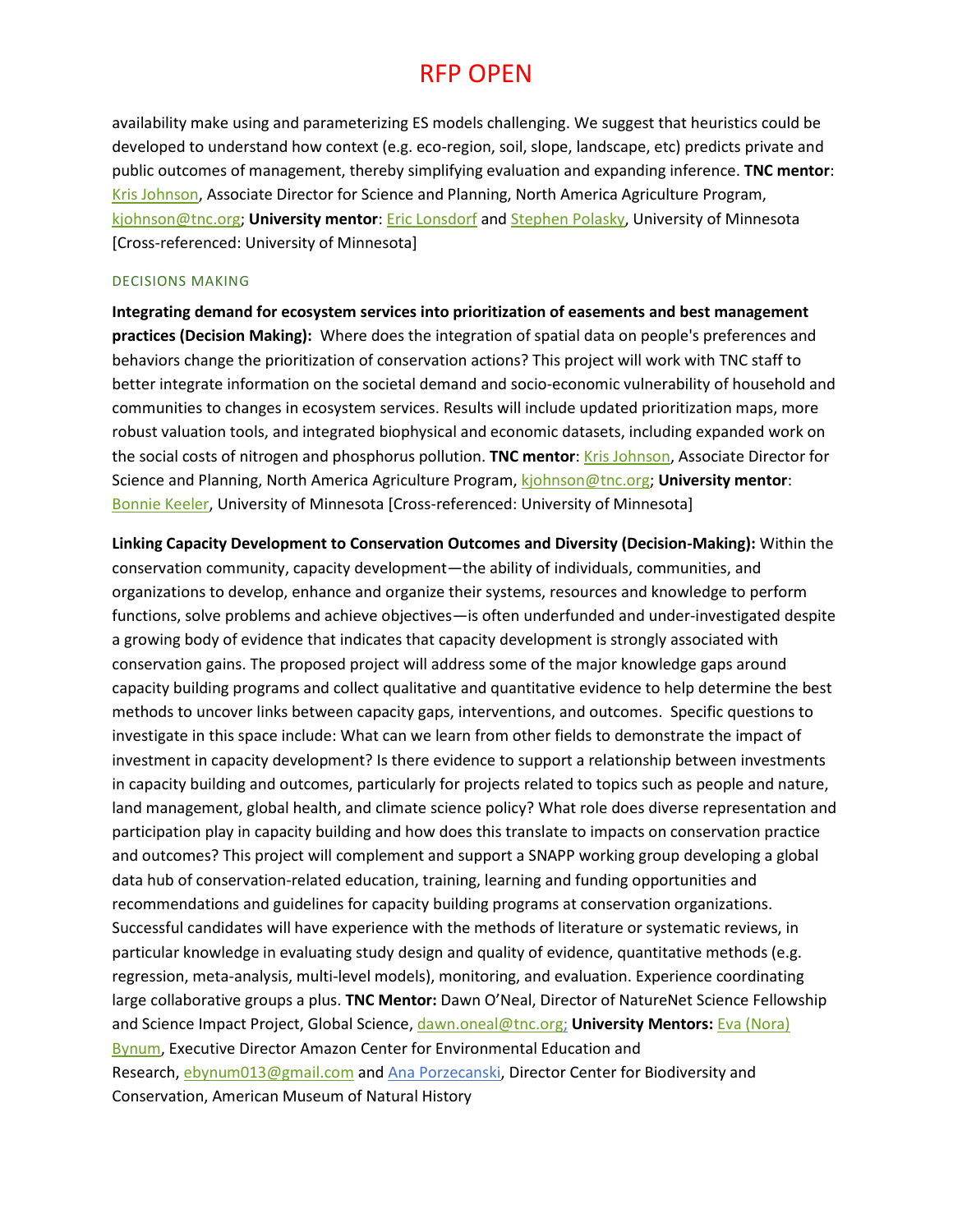**Connected and conserved landscapes to improve ecosystem health and human well-being (Decision-Making):** Connectivity conservation on a large landscape scale provides the possibility of meeting the twin goals of protecting nature and improving human well-being through the maintenance of ecosystem structure and function, which in turn ensure critical ecosystem services that meet human needs. The goal of this postdoctoral position is to conduct analyses with an interdisciplinary SNAPP working group focused on specific relationships between connectivity and the intended outcomes of terrestrial conservation, including maintaining ecosystem structure (for nature) and providing health and economic benefits (for human well-being). Analyses of patterns and relationships will be conducted at global and regional scales, with a focus on model specification and causal analysis for landscapes in four socialecological regions of the globe: Australia (Gondwana/Great Eastern Ranges), Northern Rocky Mountains (Yellowstone to Yukon), Brazil (Cerrado and Atlantic Forest), and the Eastern Himalayas (Terai Arc and Bhutan). The NatureNet Fellow will work with the interdisciplinary team to compile and reconcile data that characterize connectivity, ecosystem structure, and human well-being, and the Fellow will conduct analyses to identify patterns and causal paths in relationships between connectivity, ecological health and human well-being. **TNC Mentor:** Christina Kennedy, Senior Scientist, Global Conservation Lands, [ckennedy@tnc.org;](mailto:ckennedy@tnc.org) **University Mentor:** [Andrew Gonzalez,](https://www.mcgill.ca/mssi/andrew-gonzalez) Professor, Biology, McGill University

**A Science-Based Framework for an Atmospheric Recovery Plan: Criteria and Guidance for Implementing Natural Climate Solutions Projects (Decision-Making)**If there existed an "Atmospheric Recovery Trust" with billions of dollars in it, what science-based guidelines and criteria should be used to invest funds to best remove carbon from the atmosphere via Natural Climate Solutions? This postdoc will engage with a working group of global experts to answer this question. Existing literature demonstrates potential for natural carbon solutions (NCS) to remove significant quantities of atmospheric carbon and sequester it in soils and vegetation, while achieving substantial ecosystem cobenefits. These strategies include reforestation and improved forest management; wetland and mangrove restoration; regenerative agriculture; and improved grassland/rangeland management, among others. But those solutions cannot find broad application until they are translated into sciencebased guidance and prescriptions suggesting where and how to invest funds and what to require of landscape projects to achieve desired carbon sequestration benefits. The existence of such guidance would build the confidence that land owners, managers, private funders, and courts presiding over climate cases need to invest in NCS. **TNC Mentor**: Joe Fargione, Science Director - North America Region [jfargione@tnc.org;](mailto:jfargione@tnc.org) **University Mentors**: Richard Houghton - Woods Hole Research Center [rhoughton@whrc.org;](mailto:rhoughton@whrc.org) Johnathan Sanderman - Woods Hole Research Center [jsanderman@whrc.org](mailto:jsanderman@whrc.org)

**Moving critical indigenous, race and feminist theory outside the university and into everyday conservation practice (Decision-Making):** Academics, including indigenous academics, have examined conservation and development from various theoretical perspectives. Their findings are often not presented in a form that is useful for, or even accessible to, many conservation NGOs, nor are they accessible to indigenous peoples and local communities directly involved in conservation who themselves hold critical local knowledge. Our project aims to move the findings of critical indigenous, race and feminist theory outside the university and into everyday conservation practice for the first time—and to inform and enhance approaches in the field as a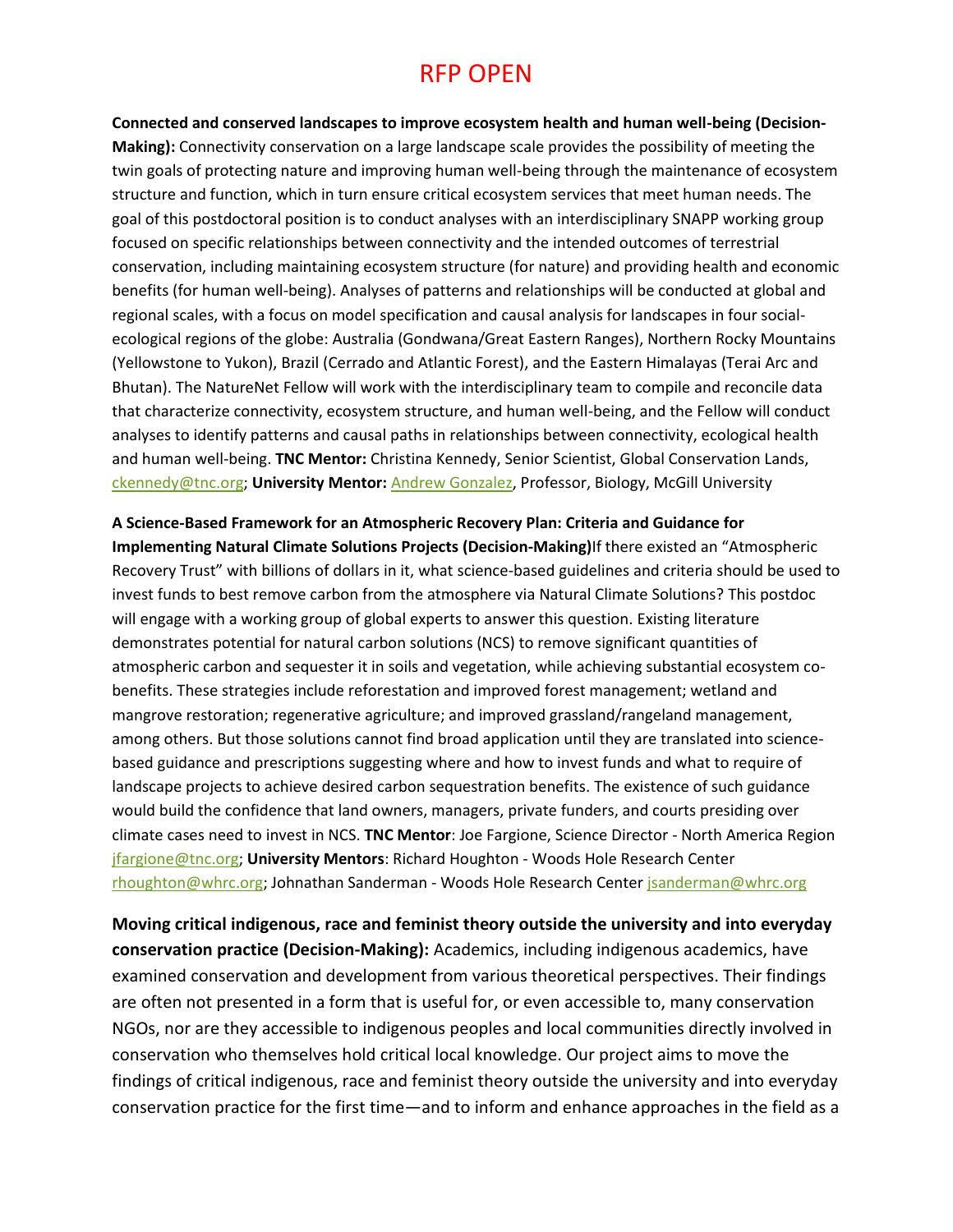result. Candidates will lead the coordination of the working group to collaborate with local incountry partners, conservation practitioners, indigenous scholars and others to: 1) Review and synthesize environmental anthropology, indigenous, race, and gender theory that applies to conservation and sustainable development; 2) Lead the coordination of focus groups to further understand how conservation is interpreted, understood and practiced by indigenous peoples and their NGO partners in Melanesia; 3) Lead the development of guidance on how indigenous people (especially women) can be better included in the planning and design, implementation and evaluation of conservation projects in Melanesia and more broadly; 4) Support the development of recommendations for a university research program for indigenous scholars across Melanesia to ensure these toolkits inform future conservation projects; 5) Develop and undertake their own research project connected to some aspects of the larger project; 6) Incorporate lessons from this research project into their on-going publication trajectory based on their PhD dissertation. **TNC Mentor:** [Robyn James,](https://www.nature.org/science-in-action/leading-with-science/robyn-james.xml) Conservation Director Melanesia, [rjames@TNC.ORG;](mailto:rjames@TNC.ORG) **University Mentor**: [Paige West,](https://barnard.edu/profiles/paige-west) Claire Tow Professor of Anthropology, Barnard College, Columbia University

### FORESTS

**Restoring the Northern Forest for Economic and Climate Change Resilience (Forests)**: A review of the most recent US Forest Service Forest Inventory and Analysis (FIA) data shows that 40% of the forestland of the 26-million-acre Northern Forest (Maine, New Hampshire, Vermont, and northern New York) is in a degraded condition. That is, a significant area of forest lacks sufficient stocking of current or potential future merchantable timber to maintain sustainable production in working forests throughout the region. This project will model forest management pathways for degraded stands to understand how foresters and landowners might rehabilitate their property to conditions that meet a range of economic and ecosystem service objectives. This Nature Net Fellow would be responsible for conducting forest growth and harvest modeling work using the USFS Forest Vegetation Simulator and FIA and landownerspecific forest inventory data. The Fellow will then use the results to create "dashboards" that allow users to understand how pulling various levers (e.g., forest management practices, policies, and incentives) can change timber and ecosystem service outcomes. The Fellow will also assist with coordinating the SNAPP working group meetings during the first year, which will be focused on soliciting input on practices, policies, and incentives required to restore the Northern Forest. **TNC Mentor**: Peter Elli[s pellis@tnc.org;](mailto:pellis@tnc.org) **University Mentor**: [Dr. John Gunn,](https://protect-us.mimecast.com/s/nHV4CM8KXjIxXzrRtwUIgO?domain=mypages.unh.edu) [john.gunn@unh.edu,](mailto:john.gunn@unh.edu) University of New Hampshire.

URBAN CONSERVATION

MARINE AND FISHERIES

#### STANFORD UNIVERSITY

#### GRASSLANDS AND PRAIRIES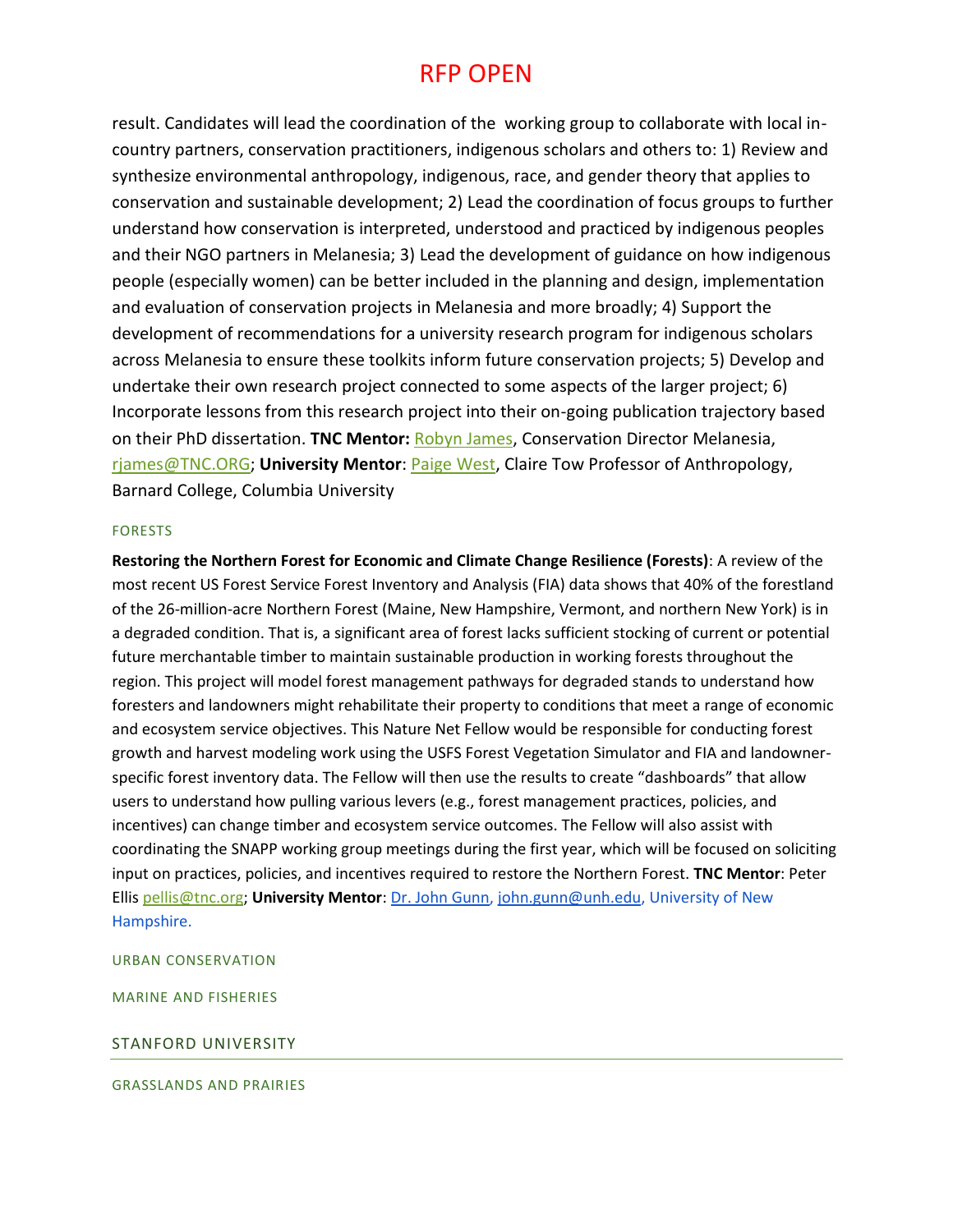**Manipulating soil biodiversity to improve native species restoration (Grasslands and Prairies)**- There is growing interest at the Conservancy in using mycorrhizal inoculation to give native species restoration an advantage over invasive species. We have begun exploring this in several chapters. But the science is very unclear about if this should actually be an effective practice and what are the best ways to do it. This fellowship will be in partnership with a mycorrhizal, plant-feedback ecologist to dig into whether this strategy could be an effective way to transform or native species restoration work at the Conservancy. The project will include a mix of field work and lab work. Candidates should have a background in microbial and plant ecology, such as in the area of plant-soil feedbacks. **TNC Mentor**: [Stephen Wood,](mailto:stephen.wood@tnc.org) [Applied Soil Scientist-](https://www.nature.org/science-in-action/our-scientists/stephen-wood.xml) Global Lands; **University Mentor**: [Kabir Peay, Stanford University](https://profiles.stanford.edu/kabir-peay)

#### FORESTS

**Quantifying and Monitoring Tropical Forest Degradation with Remotely Sensed Data:** How can countries demonstrate the success or failure of policies to reduce forest degradation? Nature conservancy research has identified natural forest management, reduced woodfuel, and improved silviculture as significant natural climate solutions, and many countries are now integrating these strategies into international biodiversity and climate commitments. However, all three pathways lack the science to inform implementation and measure performance. TNC Scientists are currently investigating the use of field sampling methodologies (e.g. Reduced Impact Logging for Carbon (RIL-C)) and airborne surveys (Lidar), but neither of these data sources are available at scale. Therefore, we are interested in research to investigate the potential for new remote sensing data such as synthetic aperture radar (SAR) to measure forest degradation from logging, fire, and woodfuel collection. SAR data is now publicly available, but no good systems are in place for delivering maps or consistent performance metrics. In addition, TNC RIL-C and Lidar source data can be used to calibrate and validate signals provided by SAR and other Remote Sensing data. Research approaches should consider efficient data processing workflows that can provide timely and accurate maps of forest degradation at scale, ideally in the form of interactive web-based platforms that can be readily interpreted and used to inform policy and regulate implementation of conservation interventions designed to mitigate forest degradation. **TNC Mentor:** [Peter Ellis,](https://blog.nature.org/science/profiles/peter-ellis/) Forest Carbon Scientist, Global Lands Carbon Science Team, [pellis@tnc.org;](mailto:pellis@tnc.org) **University Mentor:** [Alex Konings,](https://profiles.stanford.edu/alexandra-konings) Stanford University

## UNIVERSITY OF CALIFORNIA, LOS ANGELES- INSTITUTE OF ENVIRONMENT AND SUSTAINABILITY

#### FRESHWATER

**Predicting observed instream flows for ungaged streams in California (Freshwater)**- Managing stream flows for ecological outcomes requires understanding the natural flow regime, the current (observed) flow regime, and flows needed to achieve ecological objectives. We have developed an approach to predict natural (unimpaired) flow metrics for all streams and rivers in California (gaged and ungaged) and are currently modifying that approach to develop environmental flow recommendations statewide. However, we do not have a method to accurately predict observed flows for all streams in California. Estimates of observed flows are required to determine the type and degree of alteration to instream flows and prioritize management actions to add water back instream when and where it is needed. **TNC**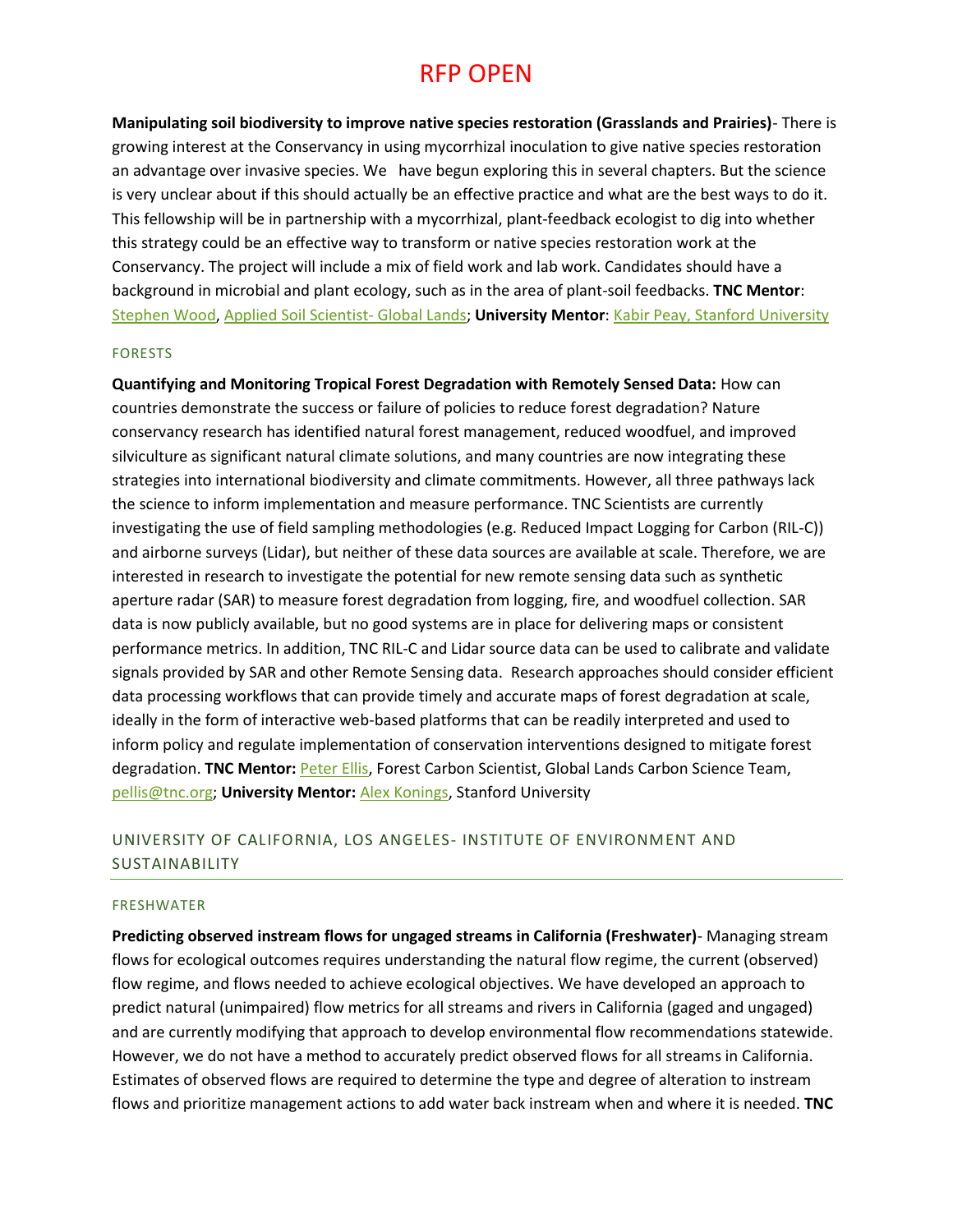**Mentor:** Julie Zimmerman, Lead Scientist- California Chapter, julie.zimmerman@tnc.org; **University Mentor:** [Richard Ambrose,](https://www.ioes.ucla.edu/person/richard-ambrose/) University of California-LA

**Refine California's statewide environmental flow recommendations though development of flowecology relationships for key species and communities (Freshwater)**- We have advanced an approach to develop environmental flow recommendations that will apply to all streams and rivers in California, both gaged and ungaged, based on functional flow metrics that characterize key components of the natural hydrograph. Under a proposed 2-tiered environmental flows framework for California, the functional flows approach can be further refined according to ecological and water management objectives. Further refinement would require identification of objectives and flow-ecology relationships that can illustrate trade-offs between flow and ecological outcomes. How can we best develop flowecology relationships to inform refinement of flow recommendations for California streams? This could be accomplished as a state-wide analysis, for a particular stream class or classes, or as a case study of one or more watersheds. **TNC Mentor:** Julie Zimmerman, Lead Scientist- California Chapter; [julie.zimmerman@tnc.org](mailto:julie.zimmerman@tnc.org) ; **University Mentor**: Richard Ambrose, UCLA (IOES) – [rambrose@ucla.edu](mailto:rambrose@ucla.edu)

### DECISION MAKING

**Enabling Consumer Demand for Sustainable Products (Decision Making)**-Information is potentially a powerful tool to move consumers towards sustainable behavior, and it is more readily available than ever before. However, many consumers have yet to use sustainability criteria to drive their purchases. Proposed research approaches will experiment with different eco-label strategies to drive consumers towards sustainable behavior with a social science focus including but not limited to economics, business strategy, management, marketing, communication or psychology. Empirical approach will include survey experiment and quantitative analysis. **TNC Mentor**[: Jon Fisher,](mailto:jon_fisher@tnc.org) [Center for Sustainability](https://www.nature.org/science-in-action/our-scientists/jon-fisher.xml)  [Science;](https://www.nature.org/science-in-action/our-scientists/jon-fisher.xml) **University Mentor**: [Magali \(Maggie\) Delmas, University of California-LA](https://www.ioes.ucla.edu/person/magali-delmas/)

### FORESTS

### **Catalyzing private landowners to implement improved natural forest management (Forests):**

Improved natural forest management (NFM) is one of the most significant potential natural climate solutions (NCS) in the United States and must be rapidly adopted by private landowners to reach its potential. However, large evidence gaps remain around 1) the degree to which NFM is already practiced in the U.S., 2) the receptivity of private landowners to implementing NFM practices, and 3) the set of incentives most likely to influence adoption of NFM practices. Working with a diverse team, proposed approaches should include a systematic literature review on NFM practices likely to have a carbon benefit in the U.S. and the development of a research design (including surveys, focus groups, and experiments) that tests a set of incentives to overcome barriers to adoption of NFM practices among private forest landowners. **TNC Mentors:** [Yuta Masuda,](https://www.nature.org/science-in-action/our-scientists/yuta-masuda-bio.xml) Senior Sustainable Development and Behavioral Scientist, Global Science, *ymasuda@tnc.org & Joe Fargione*, Lead Scientist, North America Region, [jfargione@tnc.org;](mailto:jfargione@tnc.org) **University Mentor:** [Hal Hershfield,](http://www.anderson.ucla.edu/faculty-and-research/marketing/faculty/hershfield) University of California-LA

### UNIVERSITY OF MINNESOTA - INSTITUTE ON THE ENVIRONMENT

### **ECONOMICS**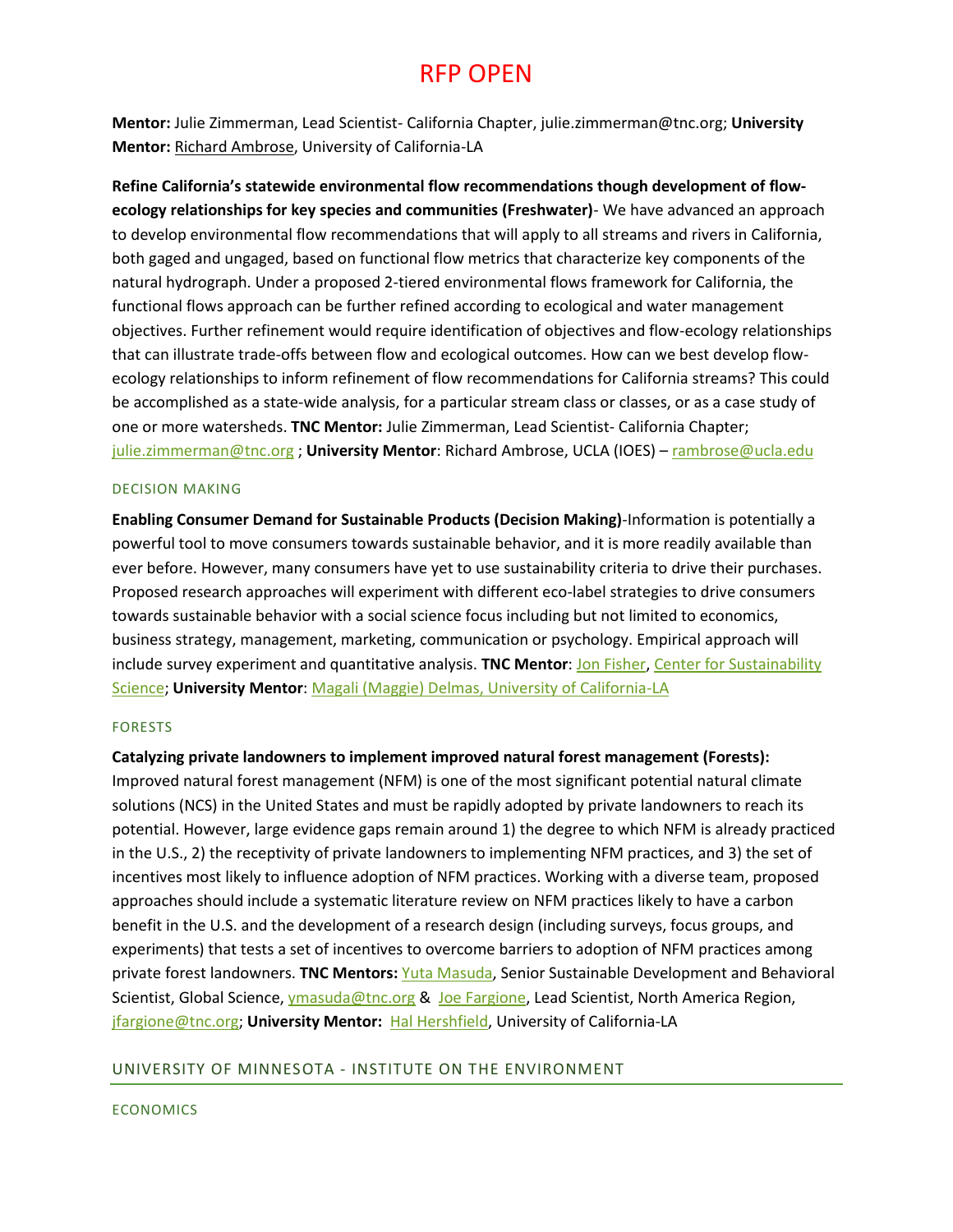**Identifying Landscape-Level and Local-Level Natural Infrastructure Solutions for Toxic Release Management in the U.S. (Economics):** How do we successfully incorporate toxic release and management data into landscape level tools? How do we use toxic release data to identify improved private and public natural infrastructure solutions for managing the spread of these chemicals? Research approach should consider inclusion of economic factors in the distribution of these chemicals over time as well as in their management. **TNC Mentor:** Martha Rogers, Natural Capital Economist-Center for Sustainability Science, [martha.rogers@tnc.org](mailto:martha.rogers@tnc.org) **University Mentor:** [Justin Johnson,](http://environment.umn.edu/staff/justin-johnson/) University of Minnesota

**The Mississippi River Basin Roadmap - Economic and Social Science (Economics):** A critical global challenge is meeting growing demand for food while maintaining a healthy environment that provides a range of benefits to society. The Mississippi River Basin (MRB) is an ideal place to address this challenge because it supports some of the most productive agriculture in the world yet is also degraded by land use change, habitat loss and pollution from nutrients and sediment, impacting drinking water and ecosystem health, and causing a persistent and growing "Dead Zone" in the Gulf of Mexico. While there is a strong body of science showing that a variety of conservation and best-management practices (BMPs) can mitigate the impacts of intensive agriculture, there has not been measurable progress on reducing nutrient pollution in the MRB. We think that to catalyze the restoration of the MRB we need to operationalize the science into a shared vision (the "roadmap") that is co- created with key scientists and partners across the many sectors that need and want a healthy MRB. This roadmap will answer a critical unknown: how many acres of which practices implemented where in the MRB are needed to meet nutrient reduction goals and provide additional benefits as cost-effectively as possible. Our research team is applying for a SNAPP project to convene key academic experts and stakeholders from agriculture and other key sectors to co-create the roadmap. This Nature Net fellow would contribute compilation and analysis of agro-economic and ecosystem services valuation data and also support optimization modeling that will highlight strategies to both reduce nutrients and meet multiple ecosystem services objectives. **TNC Mentor**[: Bryan Piazza,](https://www.nature.org/science-in-action/our-scientists/bryan-p-piazza.xml) Director of Fresh Water and Marine Science-Louisiana Chapter, [bpiazza@tnc.org,](mailto:bpiazza@tnc.org) 225-338-1040, ext. 2005; **University Mentor**: [Stephen Polasky,](https://cbs.umn.edu/contacts/steve-polasky) University of Minnesota [Cross-referenced: SNAPP]

### GRASSLANDS AND PRAIRIES

**Prairie Strips in agricultural landscapes: Soil carbon sequestration and water quality improvements (Grasslands and Prairies):** Prairie Strips, pioneered at Iowa State University, are a novel approach to strategic integration of native vegetation into crop fields—with demonstrated benefits to water quality. What is the potential of this approach to sequester soil carbon in agricultural landscapes over time, and thus contribute to a "Natural Climate Solution" mitigation strategy? **TNC mentor**: [Meredith Cornett,](https://www.nature.org/ourinitiatives/regions/northamerica/unitedstates/minnesota/howwework/meredith-cornett-enen.xml) Director of Conservation Science – MN,ND,SD[, mcornett@TNC.ORG;](mailto:mcornett@TNC.ORG) **University mentor**: [Kate Brauman,](http://environment.umn.edu/staff/kate-brauman/) University of Minnesota

**Are we turning wild plant species into crops? (Grasslands and Prairies):** Mass quantities of native seed are required for prairie restorations and the native seed industry has increasingly relied upon large-scale farming methods to increase seed harvest. The process of wild seed collection, farm production, and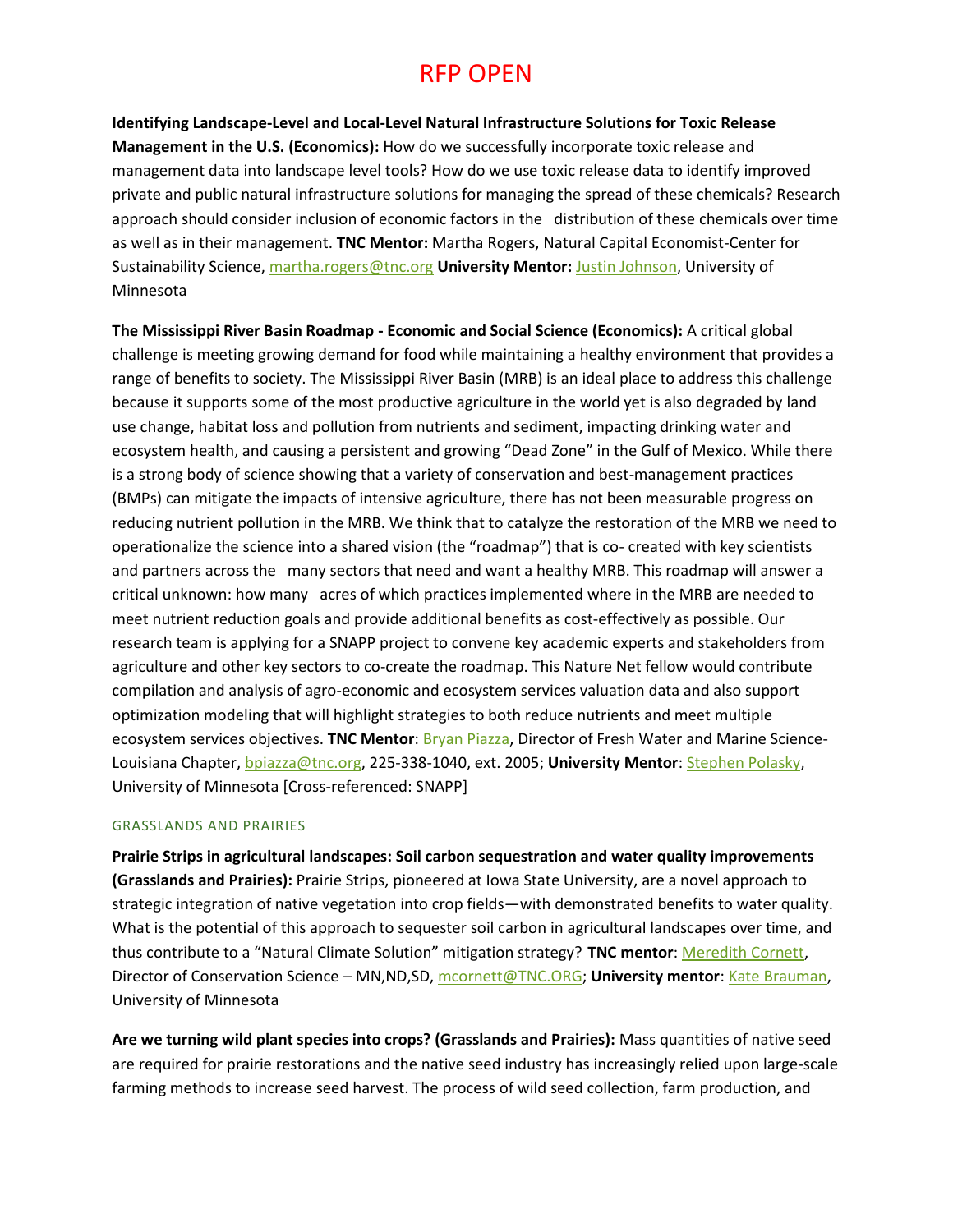restoration plantings can cause drift and unconscious selection that promotes the evolution of domestication traits in wild plants. These changes may be maladaptive when farm-grown restoration propagules are planted back into nature, but the extent to which this occurs is unknown because nobody has tested it. Evaluate the effects of commonly used seed collection and plant propagation methods on traits and genetic diversity important for the success of prairie restoration. Compare establishment and survival of wild-collected and farm-produced seeds at active restoration sites. Collect seeds using different methods and rear these plants in a farm production garden to generate additional seed. Compare wild-collected and farm-produced seeds in a greenhouse to monitor trait changes and analyze DNA for changes in genetic diversity. **TNC mentor**: [Marissa Ahlering,](https://www.nature.org/ourinitiatives/regions/northamerica/unitedstates/minnesota/explore/minnesota-prairie-ecologist-marissa-ahlering.xml) Lead Prairie Ecologist, MN/SD/ND Chapter, [mahlering@TNC.ORG;](mailto:mahlering@TNC.ORG) **University mentor:** [Julie Etterson](https://scse.d.umn.edu/biology-department/faculty-staff/dr-julie-etterson) an[d Briana Gross,](https://scse.d.umn.edu/biology-department/faculty-staff/dr-briana-gross) University of Minnesota

**Adapting managed disturbances in grasslands to climate change and conservation directives?** 

**(Grasslands and Prairies)** The diversity and function of grassland ecosystems relies on disturbance. Substantial resources are dedicated to mimicking these disturbances, but climate change creates challenges for these management efforts and may require alternative strategies. Shifts in disturbances and therefore plant communities could also impact carbon storage and productivity for agricultural livestock production on native rangelands. We are interested in identifying and evaluating new and innovative management techniques or disturbance regimes that can help maintain or increase resilience and carbon storage on the remaining grasslands in an effective and efficient way. Improved management of native rangelands will also have implications for ranching communities faced with trying to raise livestock under increased climate and drought variability. **TNC Mentor:** [Marissa Ahlering,](https://www.nature.org/ourinitiatives/regions/northamerica/unitedstates/minnesota/explore/minnesota-prairie-ecologist-marissa-ahlering.xml) Lead Prairie Ecologist, MN-ND-SD Chapter, [mahlering@tnc.org;](mailto:mahlering@tnc.org) **University Mentor:** [Laura Dee,](http://environment.umn.edu/staff/laura-dee/) Department of Fisheries, University of Minnesota [Keywords: carbon storage, biodiversity, sustainable livestock production]

### FRESHWATER

**Prioritizing wetland restoration sites in the upper Mississippi Watershed (Freshwater):** Assess optimal locations for placement of restored wetlands for increasing water storage, carbon storage, and water quality treatment in the Upper Mississippi basin. Given limited resources and multiple needs to protect water quality in a rapidly evolving landscape there is a strong need to develop an approach for prioritizing wetlands restored for nutrient removal, water storage and/or for carbon storage. Using a combination of GIS analysis and field collection of soil organic carbon (SOC) data, build on existing data sets and knowledge bases to develop an approach for optimizing wetland restoration locations for multiple goals. **TNC mentor:** [Kristen Blann,](https://www.nature.org/ourinitiatives/regions/northamerica/unitedstates/minnesota/explore/minnesota-freshwater-ecologist-kristen-blann.xml) Freshwater Ecologist, MN-ND-SD Chapter[, kblann@TNC.ORG;](mailto:kblann@TNC.ORG) Chris Lenhart, Restoration Scientist, MN-ND-SD Chapter, [christian.lenhart@TNC.ORG;](mailto:christian.lenhart@TNC.ORG) **University mentor:** [John L. Nieber,](https://bbe.umn.edu/directory/faculty/johnnieber) University of Minnesota

**The Mississippi River Basin Roadmap - Ecosystem Science (Freshwater):** A critical global challenge is meeting growing demand for food while maintaining a healthy environment that provides a range of benefits to society. The Mississippi River Basin (MRB) is an ideal place to address this challenge because it supports some of the most productive agriculture in the world yet is also degraded by land use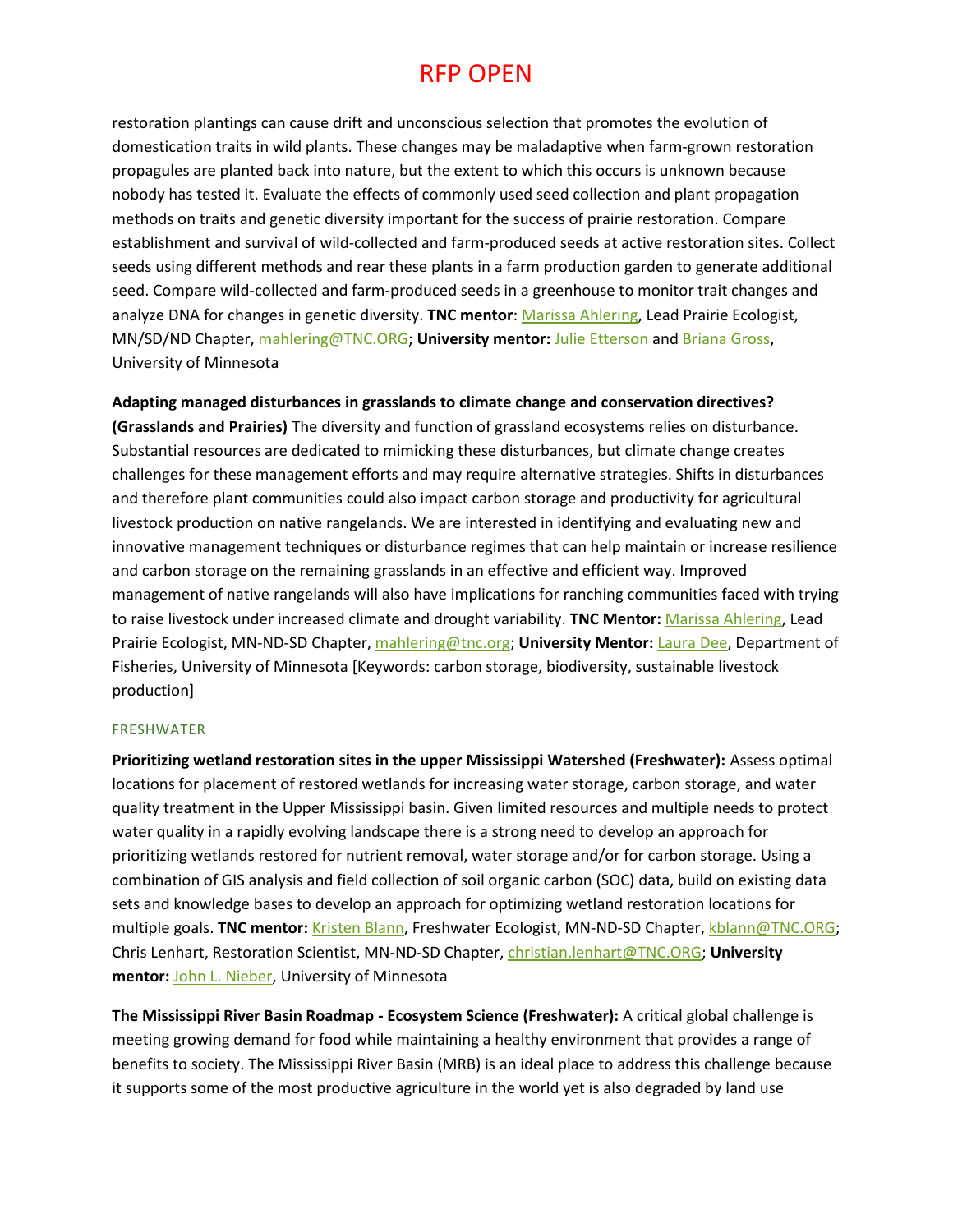change, habitat loss and pollution from nutrients and sediment, impacting drinking water and ecosystem health, and causing a persistent and growing "Dead Zone" in the Gulf of Mexico. While there is a strong body of science showing that a variety of conservation and best-management practices (BMPs) can mitigate the impacts of intensive agriculture, there has not been measurable progress on reducing nutrient pollution in the MRB. We think that to catalyze the restoration of the MRB we need to operationalize the science into a shared vision (the "roadmap") that is co- created with key scientists and partners across the many sectors that need and want a healthy MRB. This roadmap will answer a critical unknown: how many acres of which practices implemented where in the MRB are needed to meet nutrient reduction goals and provide additional benefits as cost-effectively as possible. Our research team is applying for a SNAPP project to convene key academic experts and stakeholders from agriculture and other key sectors to co-create the roadmap. This Nature Net fellow would contribute hydrological and other biophysical modeling and analysis and also support optimization modeling that will highlight strategies to both reduce nutrients and meet multiple ecosystem services objectives. **TNC Mentor**: [Bryan Piazza,](https://www.nature.org/science-in-action/our-scientists/bryan-p-piazza.xml) Director of Fresh Water and Marine Science-Louisiana Chapter[, bpiazza@tnc.org,](mailto:bpiazza@tnc.org) 225-338-1040, ext. 2005 **University Mentor**: [Jessica Hellmann,](http://environment.umn.edu/staff/jessica-hellmann/) University of Minnesota. [Crossreferenced: SNAPP]

### **Restored Wetlands: Reactive Species Production - Carbon, Nutrient, and Pesticide Cycling**

**(Freshwater):** Wetlands are critical places that drive carbon cycling and are locations where nutrient management and pesticide destruction is facilitated. Both sunlight and chemical gradients lead to production of reactive species which will drive carbon processing, nutrient turnover, and pesticide degradation. This project would seek to understand if restored wetlands function similarly to natural wetlands with respect to these biogeochemical reactions. Glacial Ridge in Polk County, MN would be the target site. **TNC mentor:** [Marissa Ahlering,](https://protect-us.mimecast.com/s/3ssmCYEYZ6IkO5ypfMXWFa?domain=nature.org) Lead Prairie Ecologist, MN/SD/ND Chapter, [mahlering@TNC.ORG;](mailto:mahlering@TNC.ORG) **University mentor**: [William Arnold,](https://protect-us.mimecast.com/s/_S_JCZ6Gg4cP2zW8hP11mV?domain=cege.umn.edu) University of Minnesota

#### AGRICULTURE

**Value of nature in agricultural landscapes**: **Examining the role of behavioral and economic instruments (Agriculture):** This project seeks to understand how the inclusion of diverse forms of values (cultural, relational, stewardship) influence conservation decision-making on private lands. Researchers should have experience and interest in behavioral and ecological economics, social psychology, cultural ecosystem services, or the human dimensions of natural resource management. Activities include integration of multiple value elicitation methods (discursive, participatory, deliberative) and the testing of behavioral and economic instruments (commitments, pledges, social rewards versus payments etc.) in order to better understand the values and programs that drive conservation decisions in agricultural landscapes where TNC operates. **TNC mentors**: Martha Rogers, Natural Capital Economist, Center for Sustainability Science, [martha.rogers@TNC.ORG](mailto:martha.rogers@TNC.ORG) and [Priya Shyamsundar,](https://www.nature.org/science-in-action/our-scientists/priya-shyamsundar.xml) Lead Economist, Global Science, priya.shyamsundar@TNC.ORG; **University mentor**: [Bonnie Keeler,](https://twin-cities.umn.edu/content/bonnie-keeler) University of Minnesota [Keywords: social science, decision-making]

**Heuristics and key factors influencing natural capital-based decisions in agriculture (Agriculture):** Understanding the tension between private and public benefits of farm management decisions are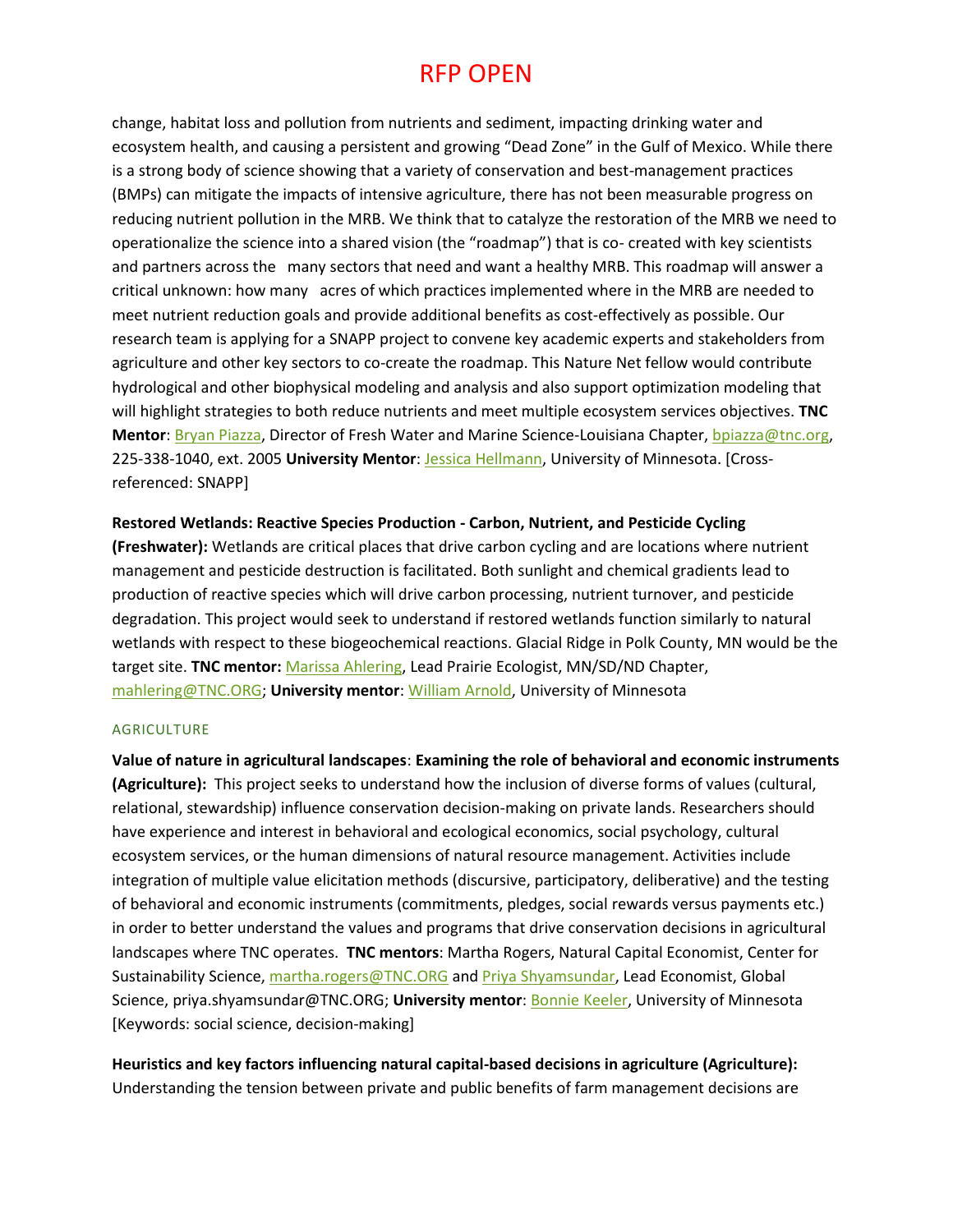central to farmer adoption of sustainable or regenerative agriculture practices. Challenges of data availability make using and parameterizing ES models challenging. We suggest that heuristics could be developed to understand how context (e.g. eco-region, soil, slope, landscape, etc) predicts private and public outcomes of management, thereby simplifying evaluation and expanding inference. **TNC mentor**: [Kris Johnson,](https://www.nature.org/ourinitiatives/urgentissues/land-conservation/global-agriculture/north-america-agriculture-kris-johnson.xml) Associate Director for Science and Planning, North America Agriculture Program, [kjohnson@tnc.org;](mailto:kjohnson@tnc.org) **University mentor**[: Eric Lonsdorf](http://environment.umn.edu/staff/eric-lonsdorf/) and [Stephen](https://cbs.umn.edu/contacts/steve-polasky) Polasky, University of Minnesota [Cross-referenced: SNAPP]

**Can silvopastoral systems be scaled for people and nature? (Agriculture)-** Silvopastoral systems for beef production are often reported to offer substantial benefits over conventional production, both for ranchers and conservation. The Nature Conservancy and many of its partners promote this strategy for restoring degraded lands. However, data on these benefits are sparse, and it is not yet clear what the major barriers to adoption are. The fellow for this project would begin by synthesizing the evidence on which benefits—including biodiversity, carbon storage, reductions in deforestation, climate adaptation, and farmer income—are most likely to accrue under which contexts. They would then assess socioeconomic barriers to adoption and explore the potential solutions for increasing adoption and measuring effectiveness of restoration efforts. **TNC Mentor**: America Melo, GIS Specialist GEF/ICF, N Andes & S Cent Am Sci, [america.melo@TNC.ORG](mailto:%3Camerica.melo@TNC.ORG) ; **University Mentor**: [Paul West,](http://environment.umn.edu/staff/paul-west/) University of Minnesota

**Nanofertilizers for conservation agriculture (Agriculture):** Efficient nutrient management in agriculture is key to conservation because it can help mitigate nutrient losses to aquatic ecosystems and atmosphere. One new approach to improving nutrient use efficiency is nanofertilizers, where nutrients are bound onto or incorporated into nanoparticles and are released to the plant more slowly and efficiently. Nanofertilizers also come with risks, such as potential toxic impacts on non-crop species. What is the evidence that nanofertilizer adoption could improve nutrient use efficiency above existing best practices, such as 4R? What are optimal nanoparticle designs for crop application? What are the trade-offs between the benefits and consequences of nanofertilizer use? **TNC mentor:** [Steve Wood,](https://www.nature.org/science-in-action/our-scientists/stephen-wood.xml) Soil Scientist, Global Lands, [stephen.wood@tnc.org;](mailto:stephen.wood@tnc.org) **University mentor**: [Christy Haynes,](https://chem.umn.edu/profiles/christy-haynes) University of Minnesota

### DECISION MAKING

**Integrating demand for ecosystem services into prioritization of easements and best management practices (Decision Making):** Where does the integration of spatial data on people's preferences and behaviors change the prioritization of conservation actions? This project will work with TNC staff to better integrate information on the societal demand and socio-economic vulnerability of household and communities to changes in ecosystem services. Results will include updated prioritization maps, more robust valuation tools, and integrated biophysical and economic datasets, including expanded work on the social costs of nitrogen and phosphorus pollution. **TNC mentor**: [Kris Johnson,](https://www.nature.org/ourinitiatives/urgentissues/land-conservation/global-agriculture/north-america-agriculture-kris-johnson.xml) Associate Director for Science and Planning, North America Agriculture Program, [kjohnson@tnc.org;](mailto:kjohnson@tnc.org) **University mentor**: [Bonnie Keeler,](https://twin-cities.umn.edu/content/bonnie-keeler) University of Minnesota [Cross-referenced: SNAPP]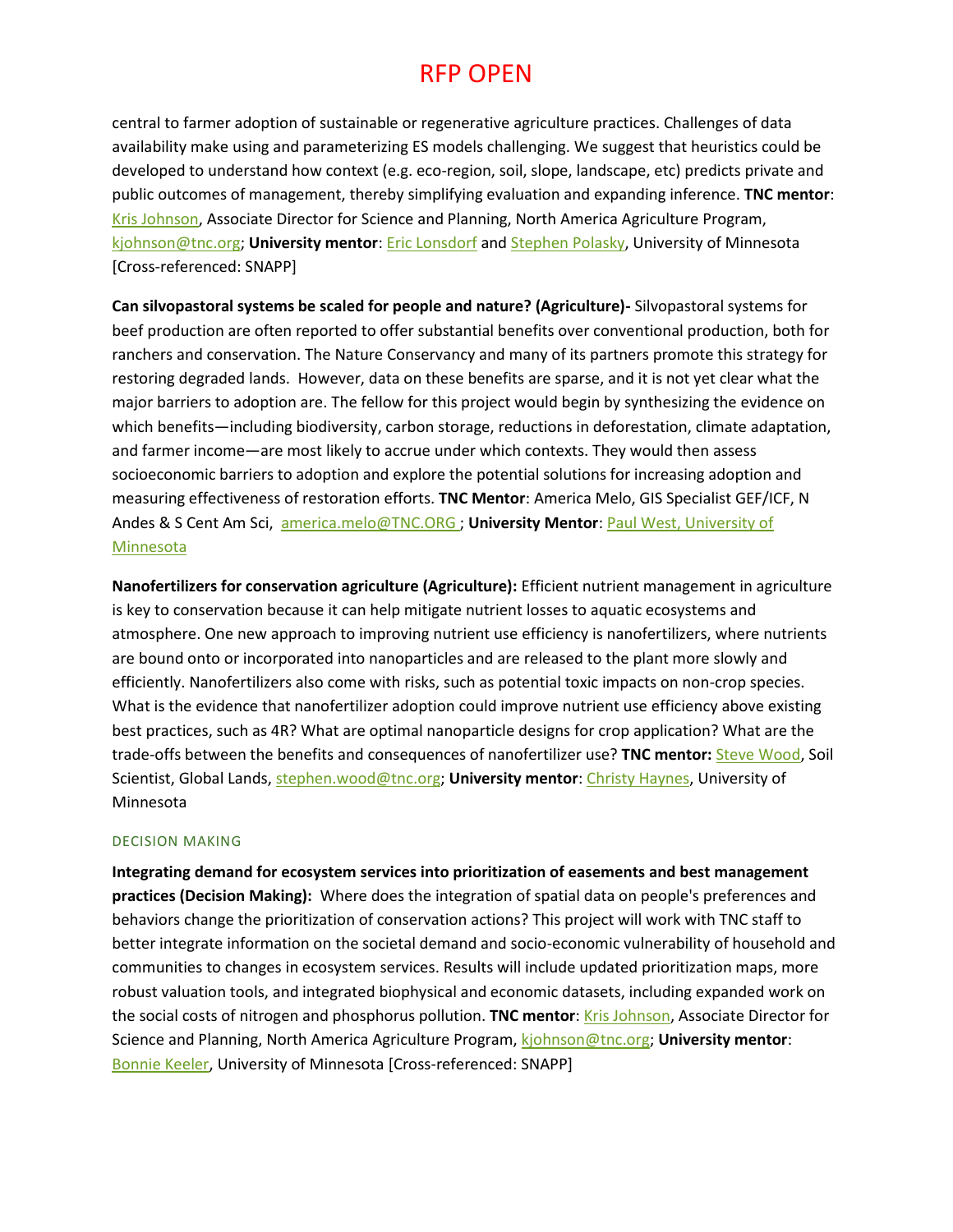**Range shifts in resilient and connected landscapes:** TNC is expanding the "Resilient and Connected Landscapes" approach with the idea that connected and complex topography and diverse microclimates can buffer against climate impacts and facilitate range shifts and evolutionary adaptation. Research approaches should explore the efficacy of this approach by testing whether recent documented range shifts (for example from nation-wide FIA data or individual range shift studies) are better able to keep up with shifting climate envelopes in mapped high resilience sites and climate corridors compared to elsewhere on the landscape. **TNC Mentor:** [Mark Anderson,](https://www.conservationgateway.org/ConservationByGeography/NorthAmerica/UnitedStates/edc/who/Pages/default.aspx) Director of Conservation Science, Eastern Resource Office, manderson@tnc.org, **University Mentor**[: Jessica Hellmann,](http://environment.umn.edu/staff/jessica-hellmann/) University of Minnesota.

#### FORESTS

**Enhancing Carbon Storage in Working Forests of the Great Lakes Region (Forests):** Forests of North America have a critical role to play in mitigating the effects of climate change. What combination of reforestation, avoided conversion and improved forest management will result in greater carbon storage for Great Lakes Forests—and what are the tradeoffs with other important forest values, such as providing forest products, clean water, and habitat? **TNC mentor**[: Meredith Cornett,](https://www.nature.org/ourinitiatives/regions/northamerica/unitedstates/minnesota/howwework/meredith-cornett-enen.xml) Director of Conservation Science – MN,ND,SD[, mcornett@TNC.ORG;](mailto:mcornett@TNC.ORG) **University mentor**: [Laura Dee,](http://environment.umn.edu/staff/laura-dee/) University of Minnesota [Keywords: Natural climate solutions]

### **Managing working forests for climate change mitigation – a novel focus on the herbaceous layer**

**(Forests):** Healthy working forests produce both ecological and economic benefits by providing carbon sequestration and storage as well as sustainable harvests. In the face of climate change, forwardthinking management strategies are being tested that aim to maintain forest productivity into the future. One such strategy, referred to as "assisted migration," recommends regenerating forests with seeds that originate from more southern locations thereby introducing plants with adaptations, such as drought tolerance and greater water-use efficiency, which will promote tree survival and growth as climate changes. However, healthy forests also depend upon the small herbaceous plants on the forest floor, the importance of which is often underestimated. The herb layer not only accounts for the greatest biodiversity in a forest, it also influences natural regeneration of canopy trees and contributes to water cycling through evapotranspiration and erosion control. Like trees, southern populations of forest herbs may also be better able to tolerate the climate change and contribute to future ecosystem function and economic value. We will test the value of assisted migration of understory species. Research will include testing whether herbaceous understory species sampled from more southern Minnesota seed zones have greater survival and adaptive traits when planted into more northern seed zones. Research will be conducted on working forest plots in northern Minnesota where canopy tree species (white pine, red oak, and bur oak) from more southern locations have already been planted as a part of a Nature Conservancy/University of Minnesota-Duluth adaptation forestry collaboration. **TNC mentor**[: Mark White,](https://www.nature.org/ourinitiatives/regions/northamerica/unitedstates/minnesota/howwework/mark-white-enen.xml) Forest Ecologist – MN, ND,SD, [mark\\_white@tnc.org;](mailto:mark_white@tnc.org) **University mentor**[: Julie](https://scse.d.umn.edu/biology-department/faculty-staff/dr-julie-etterson)  [Etterson,](https://scse.d.umn.edu/biology-department/faculty-staff/dr-julie-etterson) University of Minnesota-Duluth[, jetterso@d.umn.edu](mailto:jetterso@d.umn.edu)

**Adaptation to Climate Change in Tropical Dry Forest Ecosystems (Forests):** Seasonally dry tropical forests (SDTF) are one of the most threatened biomes in the world, including the megadiverse country of Colombia. Currently policy in Colombia dictates that any land-use changes or development requiring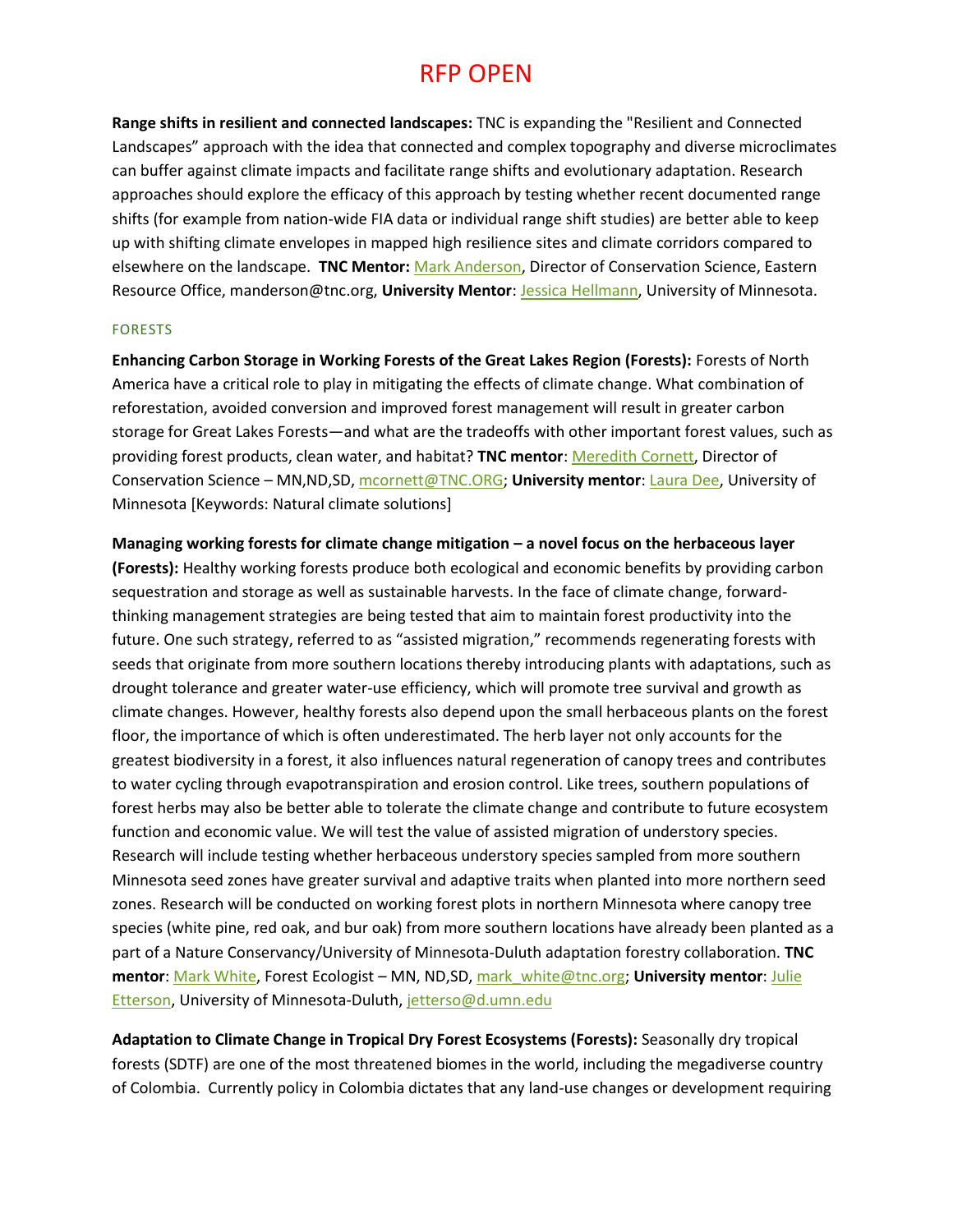the destruction of STDF must mitigate this loss by restoring an area equivalent to ten times the size of any lost forest. The proposed project will evaluate the efficacy of this policy using multiple perspectives including ecological, economic, and social. The ultimate goal is to assess whether this policy is achieving its goals and if not, to recommend suggestions that would improve the outcomes. **TNC mentor**: Juliana Delgado, [jdelgado@tnc.org;](mailto:jdelgado@tnc.org) **University mentor**: [Jennifer](https://cbs.umn.edu/contacts/jennifer-s-powers) Powers, University of Minnesota

### URBAN CONSERVATION

**Who benefits from the benefits of urban nature**? (Urban Conservation): Greenprinting and urban ecosystem services modeling are increasingly being used in the prioritization of parks and green infrastructure in cities. However, we know little about the equity and distributional implications of these interventions, as most greenprinting methods rely primarily on biophysical data. This project will integrate urban ecology, ecological economics, and ecosystem services approaches to assess the environmental justice and equity dimensions of urban nature. The project will expand current understanding of the economic value of green infrastructure in cities to include consideration of gentrification, power relationships, historical trends in infrastructure development, and the cultural and relational values for urban nature. **TNC mentor:** [Rob McDonald,](https://protect-us.mimecast.com/s/WE-HCPNKG1IvM18OHjrxgN?domain=nature.org) Lead Scientist, Global Cities, [rob\\_mcdonald@TNC.ORG;](mailto:rob_mcdonald@TNC.ORG) **University mento**rs: [Bonnie Keeler,](https://protect-us.mimecast.com/s/wi5FCQWKX1UBr1M8FrPvXT?domain=twin-cities.umn.edu) University of Minnesota

**Climate Change Impacts on the Sustainability of Stormwater Infrastructure (Urban Conservation):** The proposed project will transfer coupled-climate model projections to the stormwater infrastructure, in a form understandable to planners, resource managers and decision-makers. The study will model capacities required for the infrastructure to convey peak flows from projected mid-21st century climatechanged precipitation and population growth, and the potential for green infrastructure (GI) methods to provide more economical and effective management of peak flows than drainage system upsizing. The proposed adaptation plan generated from the technical analyses will incorporate procedures to manage residual uncertainty in coupled-climate model output and downscaling. These include sensitivity analyses of the incremental cost of over-sizing components to provide a safety margin for possible under-estimating of climate change impacts, prioritizing the upgrade schedule based on a simple risk analysis of extent of under-sizing and flood damage at each component, and incorporating adaptation methods including GI techniques (with infiltration) to reduce peak flows as an alternative to upgrading components. The additional ecosystem benefits of GI implementation will also be calculated and compared with alternative costs, resulting in a complete ecological economic analysis of GI in adaptation to climate change impacts. **TNC mentor**: *Phil Levin*, Lead Scientist, Washington Chapter, [phillip.levin@TNC.ORG;](mailto:phillip.levin@TNC.ORG) **University mentor**: John S. Gulliver, University of Minnesota[, gulli003@umn.edu](mailto:gulli003@umn.edu)

### MARINE AND FISHERIES

**Anthropogenic Disruption of Animal Communication (Marine and Fisheries):** Machine noise can negatively impact social animals that rely on sound for communication, including humans, birds, frogs, and whales. Noise is a particularly pressing problem in the San Juan Islands of WA. The National Park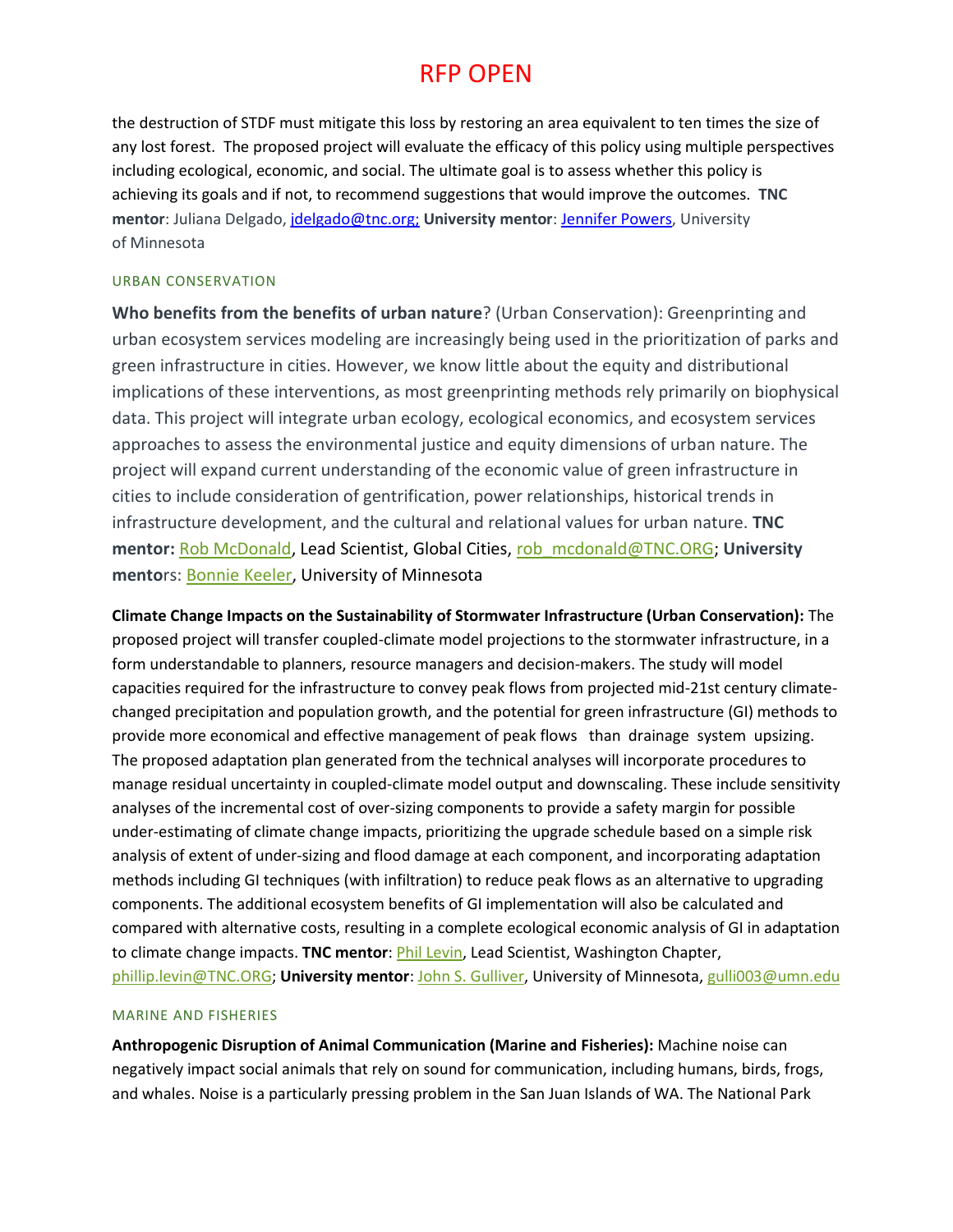Service notes that, "tranquility is shattered" in the islands "by airplanes, boats, traffic, chain saws, loud music, and yard machinery". We're using static sound monitoring arrays and dynamic transects on and around Orcas Island to map soundscapes and measure contextual effects. A variety of collaborative activities would be made possible as part of our project, from Bioacoustic fieldwork to assessing ecosystems services (e.g., the economic impacts of noise pollution). **TNC mentor**: [Phil Levin,](http://www.washingtonnature.org/fieldnotes/phil-levin-the-nature-conservancy-bio-lead-scientist) Lead Scientist, Washington Chapter, [phillip.levin@TNC.ORG;](mailto:phillip.levin@TNC.ORG) **University mentors**: [Mark Pedelty,](https://cla.umn.edu/about/directory/profile/pedeltmh) an[d Pete](https://bbe.umn.edu/directory/faculty/petermarchetto)  [Marchetto,](https://bbe.umn.edu/directory/faculty/petermarchetto) University of Minnesota

### UNIVERSITY OF VIRGINIA- DEPARTMENT OF ENVIRONMENTAL SCIENCE

### ECONOMICS

**Examining forests and economic livelihoods in Myanmar (Economics):** Myanmar has the third highest deforestation rate in the world as a result of forest over-exploitation necessitating an examination of the drivers of degradation and the identification of opportunities to reduce degradation along the supply chains for fuelwood and charcoal. Primary research approaches include assessing the economic drivers of degradation and the markets for forest products in Myanmar and carefully examining the markets and supply chains for fuelwood and charcoal in a specific sub- region the country as well as identifying any opportunities to intervene in the market to reduce degradation. Primary goals are to develop a business plan for market intervention to reduce degradation and re-design the Forest LSMS (created by the World Bank and partners) to suit the Myanmar context. **TNC Mentor**: Gina Waterfield, Behavioral Applied Economist, Global Science, [gina.waterfield@tnc.org](mailto:gina.waterfield@tnc.org) and [Tim Boucher,](https://www.nature.org/science-in-action/our-scientists/tim-boucher.xml) Sr. Geographer, Global Science, [tboucher@tnc.org;](mailto:tboucher@tnc.org) University Mentor[: Deborah Lawrence,](https://www.evsc.virginia.edu/lawrence-deborah2/) University of Virginia

#### MARINE AND FISHERIES

**Resilience and spatial dynamics of recovering oyster reefs (Marine and Fisheries):** This project will investigate the dynamics and connectivity of oyster populations along the shallow bays of Virginia's Eastern Shore in order to determine their functioning as a spatially-distributed metapopulation, assess the value of local restoration efforts to overall population persistence, and predict the resilience of oyster reefs to future sea level rise. **TNC mentor:** Cristina Corollo, Senior Coastal Scientist, Virginia Chapter, [cristina.carollo@tnc.org;](mailto:%20cristina.carollo@tnc.org) **University mentor:** [Max Castorani,](https://www.evsc.virginia.edu/castorani-max-c-n/) University of Virginia

**Carbon sequestration, storage, and cycling in seagrass meadows (Marine and Fisheries)**: This project will study carbon flows and retention in restored seagrass meadows in the shallow bays of Virginia's Eastern Shore and provide insights on seagrasses' role in mitigating anthropogenic CO2 emissions. Research approaches should include flux measurements by aquatic eddy covariance. **TNC Mentor:**  [Cristina Carollo,](https://www.nature.org/ourinitiatives/regions/northamerica/unitedstates/virginia/placesweprotect/vcr-staff-bios.xml) Senior Coastal Scientist, Virginia Chapter**,** [cristina.carollo@tnc.org](mailto:%20cristina.carollo@tnc.org)**; University Mentor:**  [Peter Berg,](https://www.evsc.virginia.edu/berg-peter/) University of Virginia. [Keywords: blue carbon]

**Seagrass resilience and blue carbon sequestration (Marine and Fisheries)-** This project will investigate the effects of marine heatwaves on the resilience of carbon sequestration in restored seagrass meadows in the shallow bays of Virginia's Eastern Shore and will inform climate mitigation actions. Research approaches should incorporate measurements of carbon burial and temperature on multiple spatial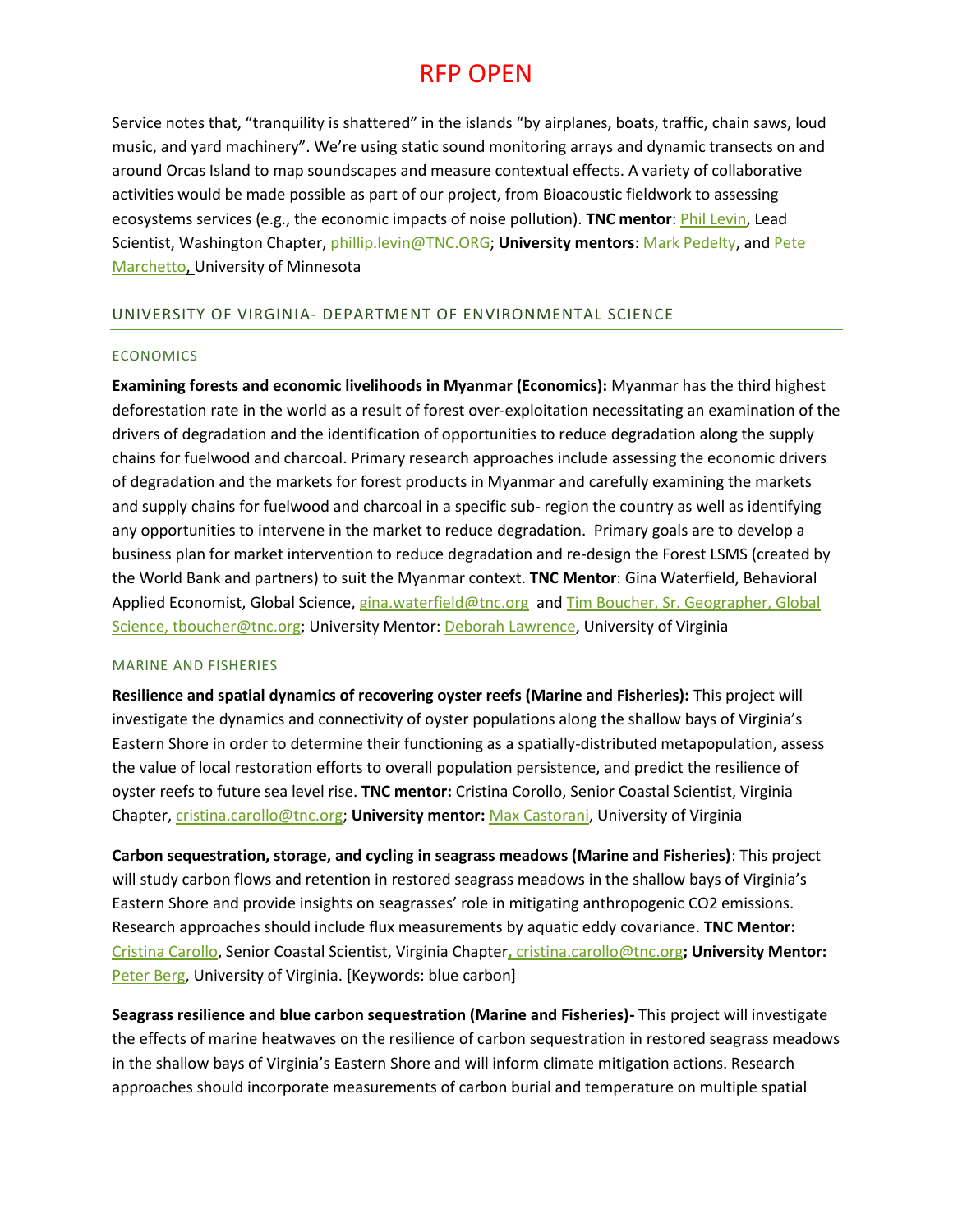scales. **TNC Mentor:** [Cristina Carollo,](https://www.nature.org/ourinitiatives/regions/northamerica/unitedstates/virginia/placesweprotect/vcr-staff-bios.xml) Senior Coastal Scientist, Virginia Chapter**,** [cristina.carollo@tnc.org](mailto:%20cristina.carollo@tnc.org)**; University Mentor:** [Karen McjaGlathery,](https://www.evsc.virginia.edu/mcglathery-karen/) University of Virginia [Keywords: blue carbon]

### UNIVERSITY OF QUEENSLAND

#### DECISION MAKING

**Embedding conservation of biodiversity and cultural values in strategic planning for northern Australia (Decision Making):** Identify potential developments (including infrastructure and agriculture) and their likely impacts on biodiversity and cultural values on Indigenous lands of the northern savannas. Explore effective offsetting approaches and develop an approach to strategic and local landscape-scale decisionmaking. This will support Indigenous agency in the development planning process and improve outcomes for biodiversity. **TNC mentor**: [James Fitzsimons,](https://www.nature.org/science-in-action/our-scientists/james-fitzsimons.xml) Director of Conservation Science – Australia Program[, jfitzsimons@TNC.ORG;](mailto:jfitzsimons@TNC.ORG) **University mentor**[: Martine Maron,](https://researchers.uq.edu.au/researcher/2024) University of Queensland

## RESEARCH GRANT OPPORTUNITIES

### **ECONOMICS**

**The Economics of Latin American Forest Restoration (Economics)** Recent work undertaken by the Nature Conservancy suggests that reforestation is the single largest natural pathway to help hold global warming to below 2 °C. This natural infrastructure solution is the focus of the Nature Conservancy's Latin America Forest Restoration Strategy addressing floods, droughts, and water funds. An examination is needed, however around the costs and co-benefits of forest restoration in Latin America to move the overall strategy forward. This includes, estimating forest restoration costs and investments across Latin America using existing and collected data and estimating the net benefits of restoration including potential benefits of reforestation and the opportunity costs (particularly, agriculture related) of business as usual. **TNC Mentor:** [Timm Kroeger,](https://www.nature.org/science-in-action/our-scientists/timm-kroeger.xml) Senior Environmental Economist- Global Science, tkroeger@tnc.org

#### FRESHWATER

**Developing a statewide framework for evaluating groundwater-surface water interactions in California and the effects of groundwater pumping on environmental flow recommendations** (Freshwater) California passed the Sustainable Groundwater Management Act (SGMA) in 2014 and now requires groundwater sustainability agencies (GSAs) to manage groundwater to avoid significant and unreasonable adverse impacts on beneficial uses of surface water, among other impacts. However, there is uncertainty about the interactions between groundwater and surface water for many parts of the state, as well as how to assess significant and unreasonable adverse impacts to surface water. How can we develop a framework to evaluate the effects of groundwater pumping on beneficial uses of surface water, particularly impacts to environmental flow recommendations and desired ecological outcomes? **TNC Mentor:** Julie Zimmerman, Lead Scientist- California Chapter[; julie.zimmerman@tnc.org](mailto:julie.zimmerman@tnc.org)

#### **AGRICULTURE**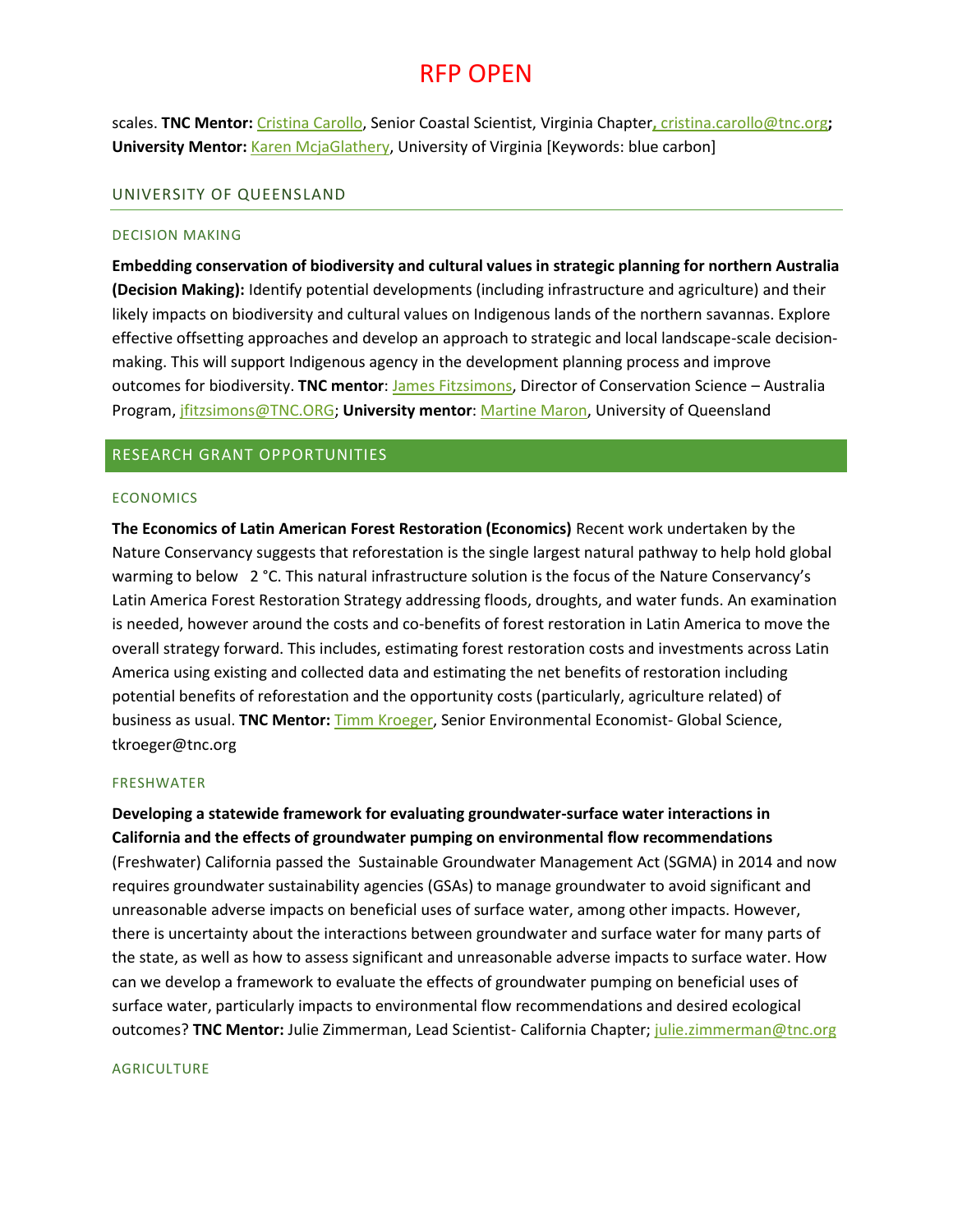**Improving peatland agricultural practices to increase crop yield and carbon storage:** Peatlands cover 3% of the earth's surface yet contain more carbon than all of the forests of the world combined. Like in many places, the peatlands of North Carolina are rapidly becoming degraded due to active draining for agriculture and perceived flood mitigation benefits, and subsequent susceptibility to wildfire. However, preliminary research on new agricultural practices (e.g., holding higher water levels in-field) suggests that the goals of increased crop yield and improved soil quality/carbon storage are not exclusive. The Fellow for this project would build on existing research to design and run field experiments comparing agricultural practices on peat soils in the Albemarle- Pamlico region of North Carolina. Our goal is to produce both publishable evidence and a proof-of-concept demonstration project that can then be leveraged to inform other farmers of best management practices. **TNC Mentor:** [Liz Kalies,](https://www.nature.org/science-in-action/leading-with-science/elizabeth-kalies.xml) Director of Science-North Carolina Chapter, [elizabeth.kalies@tnc.org](mailto:elizabeth.kalies@tnc.org)

### REPOWERING

**Impacts of climate change risk on hydropower investment (Re-Powering)-** Southeastern Europe is undergoing an energy transition and is now a global hotspot for new hydropower production. However, climate change models predict significant declines in flows in the region's rivers at the same time as wind and solar power prices plummet. What are the financial risks associated with climate change and to what degree are they priced into new hydropower investment decisions? What are the implications on the regional economy, energy security, ecosystems and biodiversity resulting from failure to account for this climate risk? Lastly, what are the policy implications for the advancement of a clean energy transition in this region and beyond? **TNC Mentor**: Emily Chapin, GIS Specialist- Balkan Program, [emily.chapin@tnc.org](mailto:emily.chapin@tnc.org)

**Evaluating implications of biomass production for climate/energy policy (Re-powering)-** Often referred to as the "Green Heart of Europe," the forests of Southeastern Europe are among the largest intact, natural forest systems found on the European continent. Yet, these forest systems may be under significant threat as the region is on the verge of a major energy system transition. Biomass energy for fuel and power may play a significant role in this transition. How can research evaluating scenarios of biomass energy production resolve the ecosystem, biodiversity and carbon implications and infor key debates over climate and green energy policies in this region and in other relevant geographies? **TNC Mentor**: Emily Chapin, GIS Specialist- Balkan Program, [emily.chapin@tnc.org](mailto:emily.chapin@tnc.org)

#### DECISION MAKING

**Examining farmer adoption of conservation agriculture in India (Decision Making)** - Over the last decade, a farm technology called the Happy Seeder has been developed as a promising solution to the straw burning challenge among Indian farmers in NW India. TNC India and partners are collecting baseline data on ≈1,000 farm households and 200 service providers in Punjab, India. Research approaches should include statistical analyses to answer the following questions: a) What are the costs to farmers, if any, of using the Happy Seeder, i.e. are the returns to the use of this seeder comparable to other options? b) Does demonstration and training help increase farmer participation on conservation agriculture? We hope to influence the next agricultural crop burning season, ≈October-December, with timely analyses that can help the government act to reduce pollution. **TNC Mentor**: [Priya Shyamsundar,](https://www.nature.org/science-in-action/our-scientists/priya-shyamsundar.xml)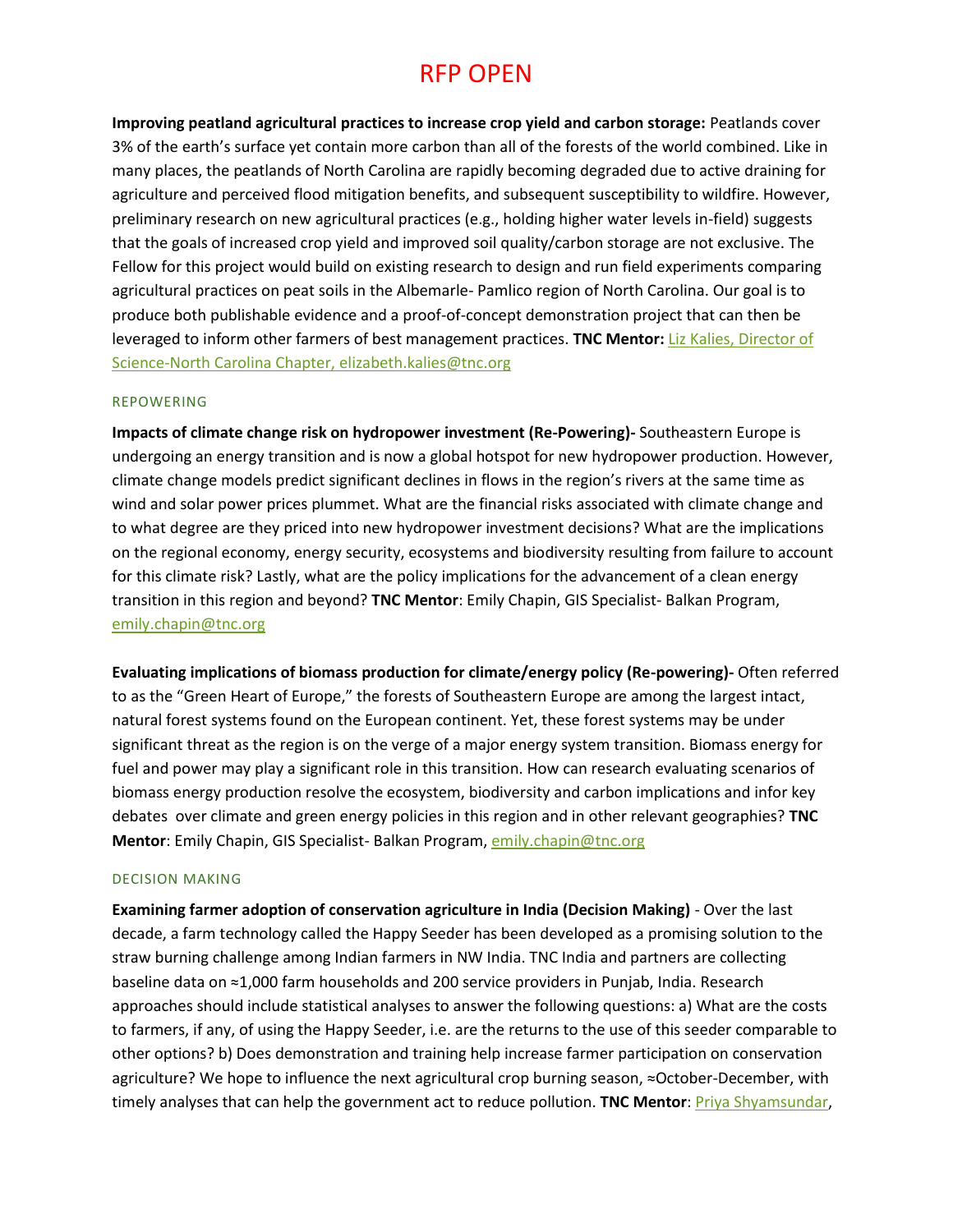Lead Economist- Global Science, priya.shyamusundar@tnc.org; **University Mentor**: Subhrendu Pattanayak, Duke University, [subhrendu.pattanayak@duke.edu](mailto:subhrendu.pattanayak@duke.edu)

**Natural Climate Solution Strategies for the Pacific Northwest (Decision-making)**: Building on TNC momentum around Natural Climate Solutions, an evaluation is needed of the potential for various natural climate solution "pathways" within the Pacific Northwest to contribute to the reduction of greenhouse gas emissions and / or increased sequestration and storage of carbon. Pathways may include but are not limited to: avoided conversion of natural lands, ecological restoration, improved forest management, reforestation, and other related conservation actions. Ideally, included within this analysis are the projected impacts of climate change on these pathways (via altered physical and biological processes) as well as the potential influences of these pathways on factors of social equity and environmental justice. **TNC Mentor:** Ryan Haugo, Director of Conservation Science, Oregon Chapter, [rhaugo@tnc.org;](mailto:rhaugo@tnc.org) **University Mentor:** [Andres Holz,](https://www.pdx.edu/geography/andres-holz) [andres.holz@pdx.edu](mailto:andres.holz@pdx.edu) and [Max Nielsen-Pincus,](https://www.pdx.edu/esm/dr-max-nielsen-pincus) [maxnp@pdx.edu,](mailto:maxnp@pdx.edu) Portland State University

**Designing optimal changes for "green living" (Decision-Making)-** People interested in the environment are presented with inconsistent and conflicting information on what they can do to best help the environment in their daily life. As a result, they may spend most of their available time and energy on changes with limited impact. Strangely there is relatively little research around "green living" with the end user in mind. This fellowship could evaluate possible changes individuals can make to improve their carbon footprint, water footprint, impact on biodiversity, etc. through a set of quantitative choices. **TNC Mentor: [Jon Fisher,](https://www.nature.org/science-in-action/our-scientists/jon-fisher.xml) Center for Sustainability Science, jon fisher@tnc.org** 

**Nature Exposure and Human Health (Decision-Making)**- We are very interested in knowing more about how nature exposure influences human health both physiologically and psychologically. The questions are interested in having a postdoc work on with us are: 1) What is the "dose" of nature that people need? This entails a lot of questions such as, if we want to be more prescriptive about what people should experience we need to know how much is enough and how long is enough for immune function or for depression and anxiety reduction? Is there some kind of threshold we should get people over that helps maximize the health benefits of nature/biodiversity exposure? And how much of what type of nature do we need? For example, do we need to experience a specific level of biodiversity to get the best effects or do we need to experience a certain number of different ecosystems? 2) Is there an impact of mindfulness practices in combination with biodiversity/nature exposure as a potentially more potent way to increase human health and wellbeing, as well as connection to nature? **TNC Mentor**: [Ariana Sutton-Grier,](https://www.nature.org/ourinitiatives/regions/northamerica/unitedstates/maryland_dc/experts/ariana-sutton-grier-qanda.xml) Director of Science, Maryland/DC Chapter, [a.sutton-grier@tnc.org](mailto:a.sutton-grier@tnc.org)

**Using remote sensing to evaluate our conservation impact (Decision-Making):** We propose developing and applying a method to detect our impact on habitat area & quality or other key conservation impact measures, especially linked to tackling climate change. The focus will be on using remote sensing data and machine learning methods. TNC and partner's projects will serve as training data. The project is intended to provide proof of concept for a monitoring & evaluation platform for the TNC and the sustainability sector. **TNC Mentor**[: Sheila Walsh Reddy,](https://www.nature.org/science-in-action/our-scientists/sheila-reddy.xml) Associate Director of Strategic Initiatives-Chief Strategy Office[, sreddy@tnc.org](mailto:sreddy@tnc.org)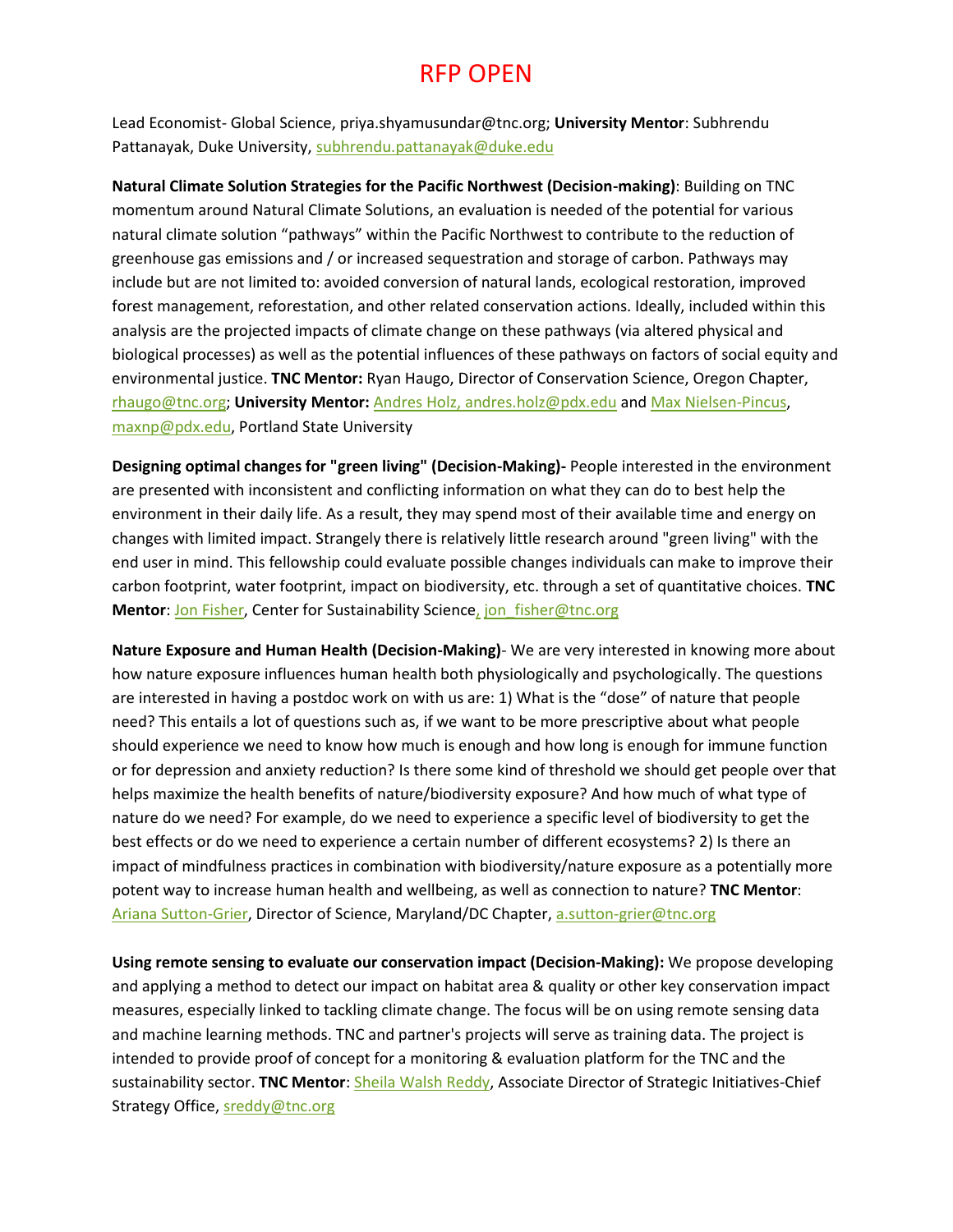## **Testing behavioral and economic interventions for promoting conservation behavior (Decision-**

**Making):** We will use qualitative and experimental methods to develop and test behavioral and economic conservations. The focus will be on advancing a TNC priority strategy. Opportunities include but are not limited to interventions related to land use, energy use, transportation, and civic behavior. The research may include scenario modeling that accounts for how human behavior influences outcomes for people and nature. **TNC Mentor**: [Sheila Walsh Reddy,](https://www.nature.org/science-in-action/our-scientists/sheila-reddy.xml) Associate Director of Strategic Initiatives-Chief Strategy Office, [sreddy@tnc.org](mailto:sreddy@tnc.org)

### **Assessing and informing the performance of a portfolio of conservation strategies (Decision-Making):**

The Nature Conservancy is advancing a portfolio of strategies to address interlinked challenges for people and nature. This creates new challenges for diagnosing and improving these strategies, taking a portfolio approach. This project aims to develop and apply new diagnostic tools to help increase conservation impacts across the portfolio. **TNC Mentor**[: Sheila Walsh Reddy,](https://www.nature.org/science-in-action/our-scientists/sheila-reddy.xml) Associate Director of Strategic Initiatives-Chief Strategy Office[, sreddy@tnc.org](mailto:sreddy@tnc.org)

**Predicative Impact Evaluation and ROI (Decision-Making)**: To successfully address complex, linked social-ecological challenges, it is essential to anticipate the effectiveness of conservation interventions prior to implementation. Interdisciplinary predictive approaches can be used to inform decisions about strategies, and the expectations and metrics by which their success can be assessed, but this is not yet done systematically in conservation. This project is looking for a post-doctoral candidate who can work with TNC science leaders to provide methodological leadership in modeling the predicted impact of priority global strategies for The Nature Conservancy. **TNC Mentor:** [Eddie Game,](https://www.nature.org/science-in-action/our-scientists/eddie-game.xml) Lead Scientists Asia Pacific, Global Science, [egame@tnc.org](mailto:egame@tnc.org)

### FORESTS

**Modeling Impacts of Forest Pests and Pathogens on C Sequestration and Storage in North America (Forests):** Preliminary analyses indicate that the regional expansion of just four highly damaging invasive forest pests already present in the Northeast and Midwest in combination with climate change could result in reductions of aboveground biomass by roughly 60-70 metric tons/hectare by the year 2050 and that reductions would persist through at least year 2100. Additional analyses are required to project losses to North American forest carbon storage and sequestration that can be expected by 2050 if no new international trade policies are enacted as well as how much these losses could be reduced if recommended prevention policies were enacted. This information would allow the Conservancy and others to better determine whether the enactment of these prevention policies is an essential component of its Natural Climate Solutions strategy in the North America Region. To provide the scientific basis for advancing this potential strategy, this research will also quantify the economic costs and benefits to industry of enacting additional prevention policies by modeling expected near-term (50 – 100 year) impacts of forest pests and pathogens on carbon sequestration and storage by forests of the United States and Canada as well as whether and by how much these impacts would be limited by successful enactment and implementation of international forest pest and pathogen prevention policies.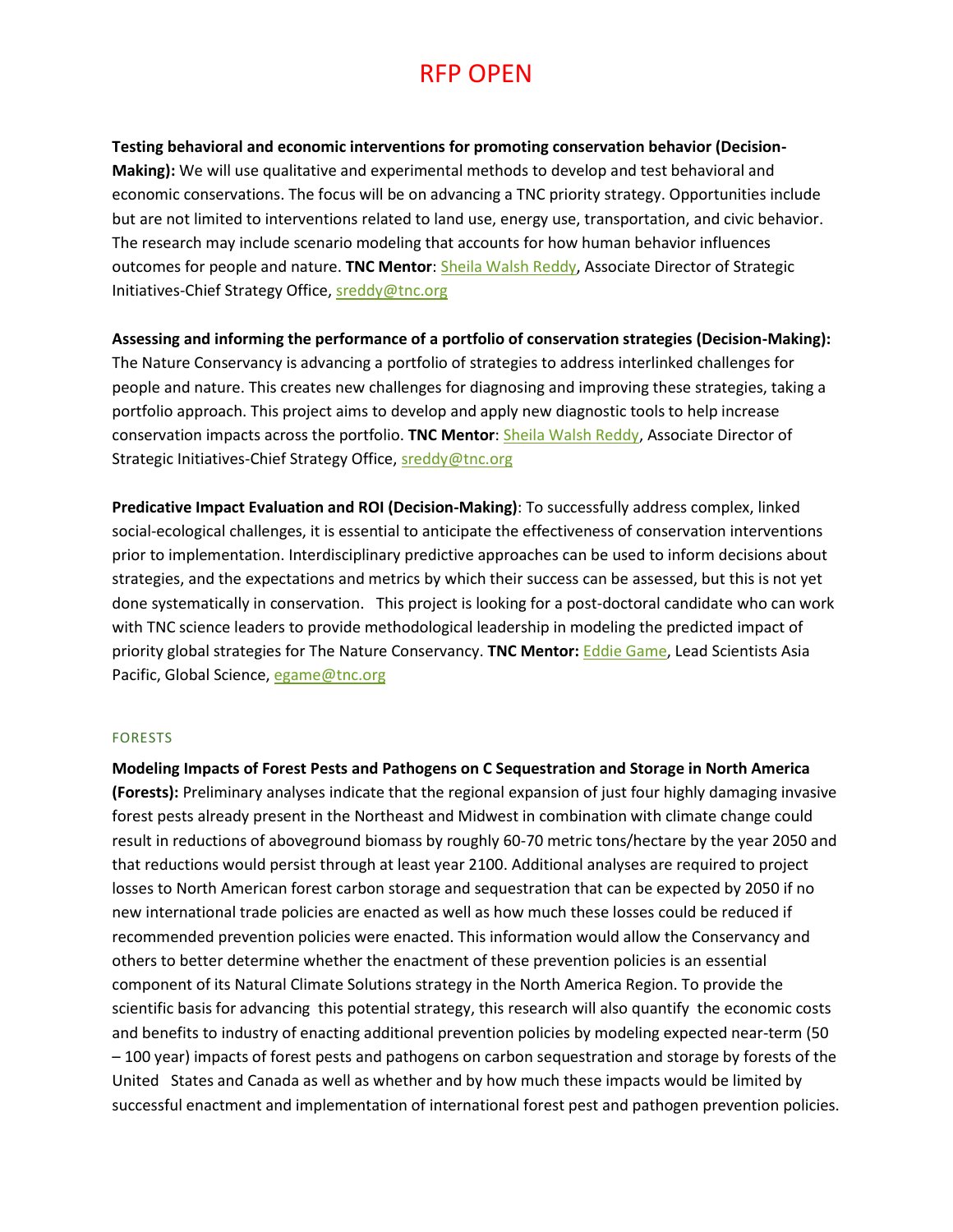Project scope could be increased based on the interest and capacity of the Fellow and research institution(s). Potential Steering Committee to guide post-doc: Joe Fargione, Director of Science North America Region; Campbell Moore, acting NCS Mitigation Lead; TNC's Invasive Species Advisory Committee; Cary Institute of Ecosystem Studies. **TNC Mentor:** [Leigh Greenwood,](https://blog.nature.org/science/profiles/leigh-greenwood/) Forest Health Program Director-North America Region, Igreenwood@tnc.org

### URBAN CONSERVATION

**Triaging urban stream systems for the future: Hyporheic restoration (Urban Conservation)** - As urban population centers grow and climate shifts bring more intense rainstorms, innovative green infrastructure that addresses multiple benefits simultaneously will be needed to protect freshwater and nearshore marine ecosystems, as well as human health and well-being. In Seattle, WA, an urban floodplain restoration project is pioneering the use of hyporheic zone restoration for habitat and water quality improvement. To be accepted as a cost-effective best management practice by surface water management agencies, detailed quantification of flow mitigation, temperature, and contaminant reductions must be demonstrated for a broad suite of contaminants under different hydrologic conditions. Research approaches should consider incorporating compounds of interest to TAPE certification for stormwater treatment, as well as emerging organic chemicals of concern associated with urban stormwater runoff, nutrients, and pathogens. Using a variety of analytical techniques, (e.g. ICP-MS, High-resolution time- of-flight mass spectrometry) we will compare the water quality before and after passing through engineered hyporheic flow paths. **TNC Mentor**: Emily Howe, Aquatic Ecologist- Washington Chapter, emily.howe@tnc.org; **University Mentor**: [Ed Kolodziej,](https://www.ce.washington.edu/people/faculty/kolodzieje) [koloj@uw.edu](mailto:koloj@uw.edu) and [David Butman,](https://www.ce.washington.edu/people/faculty/butmand) [dbutman@uw.edu,](mailto:dbutman@uw.edu) University of Washington

**Multi-functional connectivity in urban landscapes (Urban Conservation):** Although we have traditionally looked at habitat connectivity for its biodiversity benefits, green connections in urban landscapes can be designed to serve multiple functions—such as improving bike/pedestrian infrastructure that can improve public health, reduce urban greenhouse gas emissions associated with transportation, and connect urban residents with nature. Methods for this project will draw from landscape ecology, community & regional planning, environmental psychology, and public health with the goal of producing maps and recommendations for a multi-functional connectivity plan in Austin, Dallas, and/or Houston as well as guidelines for other cities to use in similar planning efforts. **TNC Mentor:** [Amy Belaire,](https://scholar.google.com/citations?user=bcHe9WUAAAAJ&hl=en) Austin Urban Scientist, Program Manager, Texas Chapter, [amy.belaire@tnc.org;](mailto:amy.belaire@tnc.org) **University Mentor:** [Shalene Jha](https://cns.utexas.edu/directory/item/7-integrative-biology/217-jha-shalene?Itemid=349)**,** University of Texas-Austin[, sjha@austin.utexas.edu](mailto:sjha@austin.utexas.edu)

**Building Healthy Urban Green Spaces (Urban Conservation):** How do we plan, design, and manage urban green spaces to meet multiple social and ecological objectives, especially in diverse communities with wide- ranging preferences? Methods will draw from field ecology, landscape ecology, environmental psychology, and public health. This project will result in a protocol to evaluate cityspecific social and ecological objectives and recommendations to improve existing green spaces (and plan new ones) in Austin, Texas and Chicago, Illinois. **TNC Mentor:** [Amy Belaire,](https://scholar.google.com/citations?user=bcHe9WUAAAAJ&hl=en) Austin Urban Scientist, Program Manager, Texas Chapter, [amy.belaire@tnc.org,](mailto:amy.belaire@tnc.org) 512-623-7239; **University Mentor:** [Emily](https://bios.uic.edu/bios/people/faculty/emily-minor)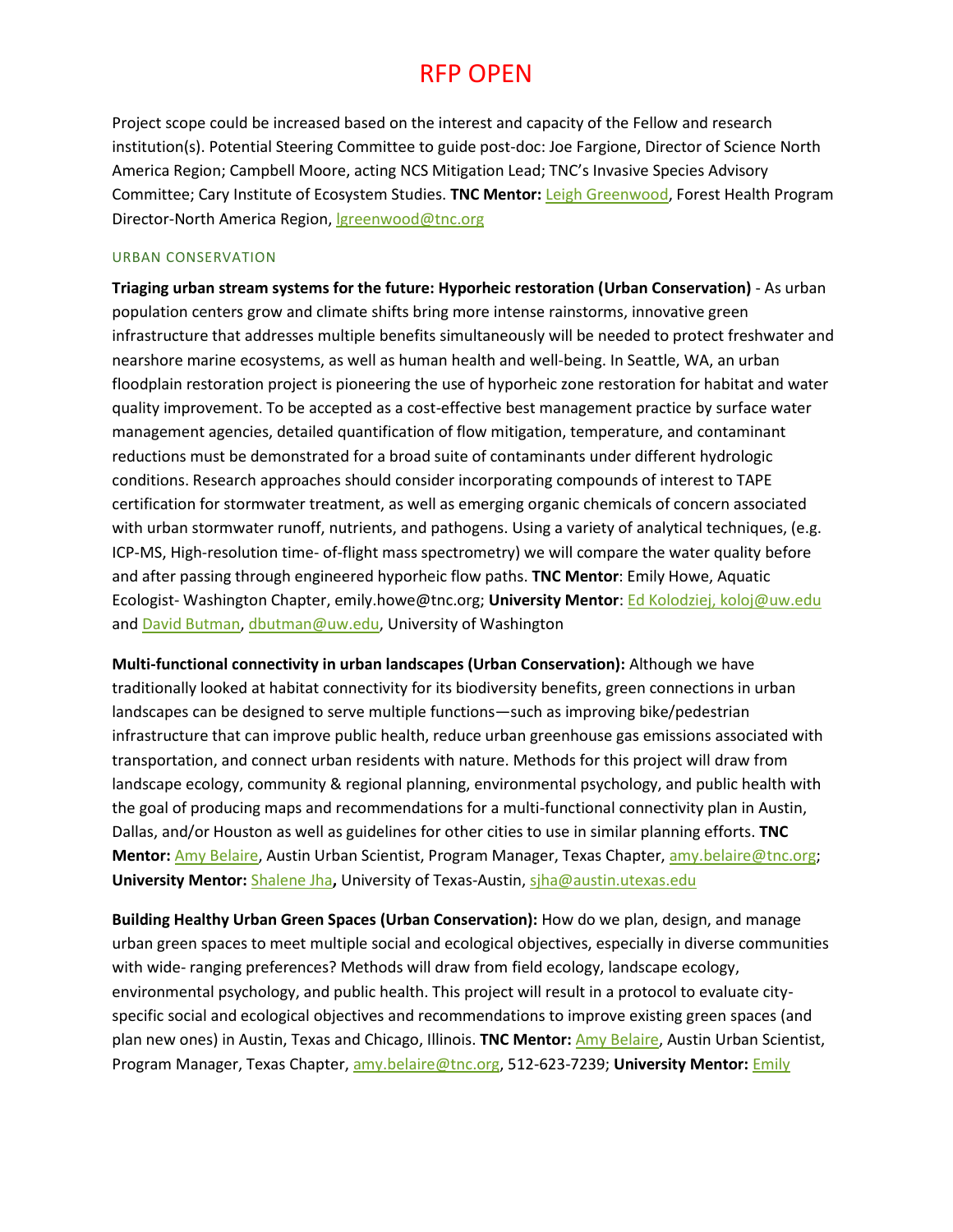[Minor,](https://bios.uic.edu/bios/people/faculty/emily-minor) University of Illinois- Chicago[, eminor@uic.edu](mailto: eminor@uic.edu) [Keywords: public health, green infrastructure, biodiversity, ecosystem services]

## **Monitoring human well-being after natural infrastructure installation (Urban Conservation):**

population and consequent land development in cities worldwide are placing unprecedented demands on stormwater infrastructure, leading to increased flooding. Frequent and chronic stormwater-related flooding results in economic losses, degrades natural systems, and affects the productivity, health, and psychosocial wellbeing of individuals. The Nature Conservancy's urban conservation strategy aims to help cities solve stormwater problems using green infrastructure, helping alleviate problems with flooding experienced by communities. There is an urgent need to identify the positive and negative impacts of flood mitigation and adaptation strategies for communities, so that the Conservancy can be sure our projects are meeting the needs of local communities. This project will (1) Assess communities' perceived risks, experiences with, and coping strategies for flooding; (2) Evaluate community impacts of green infrastructure (GI) interventions and education to manage stormwater and flooding; and (3) Understand communities' perceived value of, and experiences with, urban green spaces and engineered GI installations. **TNC Mentors**: Rob McDonald rob\_mcdonald@TNC.ORG, Lead Scientist for the Global Cities Program, and John Legge john.legge@TNC.ORG, Chicago Conservation Director, Illinois Chapter; **University Mentors**: Sera Young sera.young@northwestern.edu, Northwestern University and Bill Miller wmmiller@northwestern.edu, Northwestern University

### MARINE AND FISHERIES

**Understanding Impediments & Enabling Investments in Coastal Natural Infrastructure (Marine & Fisheries)**: The Coastal Sustainability Institute (CSI) at Northeastern University and the Massachusetts and Global Science programs of The Nature Conservancy (TNC) are joining forces to support a postdoctoral fellow to jointly address impediments to and support for more projects and greater investments in coastal natural infrastructure for flood risk reduction. **TNC Mentor:** [Mike Beck,](https://www.nature.org/science-in-action/our-scientists/our-scientists-mike-beck.xml) Lead Marine Scientist-Global Science, [mbeck@tnc.org](mailto:mbeck@tnc.org) **&** [Alison Bowden,](https://www.nature.org/ourinitiatives/regions/northamerica/unitedstates/massachusetts/newsroom/alison-bowden-freshwater-program-director-massachusetts.xml) Freshwater Program Director-Massachusetts Chapter**; University Mentor:** [Geoff Trussel](https://cos.northeastern.edu/faculty/geoffrey-trussell/) **&** [Steven Scyphers](https://cos.northeastern.edu/faculty/steven-scyphers/)**,** Northeastern University.

**Next-generation methods for monitoring oyster reefs (Marine and Fisheries):** Current methods for monitoring the health and productivity of oyster reefs are expensive and time-intensive. Using a combination of unoccupied aircraft systems, multispectral sensors, powerful photogrammetry techniques, and very high-resolution satellite imagery the project team will develop integrated multiscale methods to assess the extent, growth and health of natural and constructed oyster reefs in both intertidal and shallow subtidal areas. The project will provide baseline data (including high resolution orthomosaics, detailed habitat maps, and digital surface models) for TNC sites in North Carolina and deliver standard protocols for wider application. **TNC Mentor:** Brian Boutin, Dir, Albemarle-Pamlico Program[, bboutin@TNC.ORG;](mailto:bboutin@TNC.ORG) University Mentor: [Dave Johnston,](https://nicholas.duke.edu/marinelab/people/faculty/johnston) Duke University, [david.johnston@duke.edu](mailto:david.johnston@duke.edu)

**Food Security: Connecting coastal community's quality of life to sustainable fisheries management in Belize (Marine and Fisheries) -** The National Fishers Cooperative (NFC) is known throughout Belize for its high standards and strict sustainability criteria. Due to changes in the regulatory environment, NFC is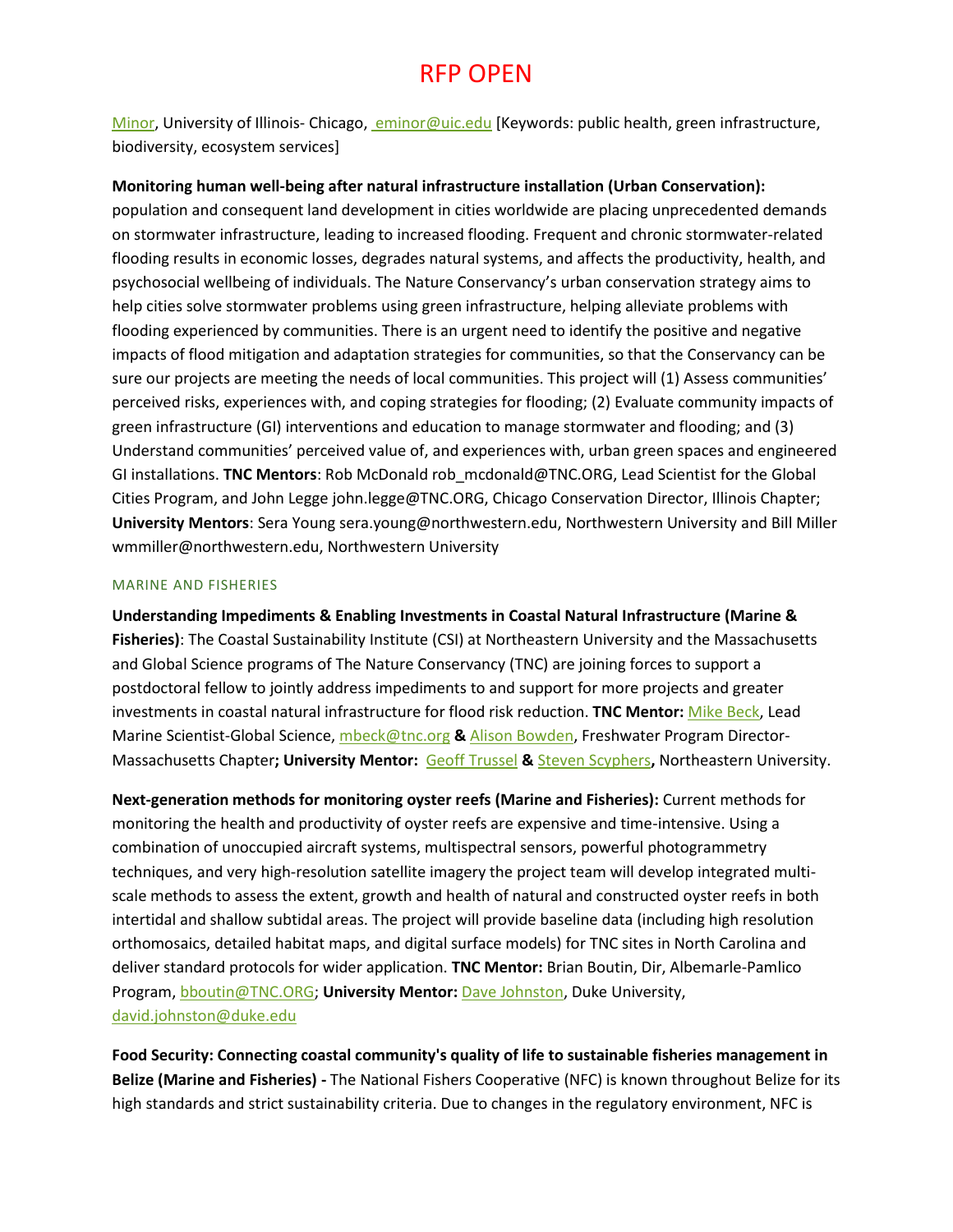under unprecedented pressure from private competition who can offer higher prices to fishermen, leading to decreasing numbers of members for the NFC and detrimental impacts on fishermen and coastal communities. The Conservancy is working with NFC to retain and recruit new members, access better prices for their products, and lower costs but a robust socioeconomic baseline of Belize's commercial fishers is needed to drive impact. Proposed approaches should build from an existing socioeconomic survey that Future of Fish has developed and tested in the field in partnership with The Conservancy and other local groups to help 1) determine a baseline against which work with NFC and other initiatives with fishers can be measured, 2) identify what benefits and initiatives fishers and their families need, and 3) guide future surveys and analysis of feedback to help re-focus strategies and initiatives as needed. **TNC Mentor:** [Julie Robinson,](https://www.nature.org/science-in-action/leading-with-science/julie-robinson.xml) Fisheries Lead, Mexico and Northern Central America Oceans Program-Belize[, jrobinson@tnc.org](mailto:jrobinson@tnc.org)

**Sustainable Fisheries and West Coast Nursery Fish Habitats (Marine and Fisheries):** The importance of coastal marine habitats serving as juvenile fish nurseries has long been an accepted fisheries paradigm. Conserving and restoring these habitats is a critical component of managing sustainable fisheries to provide diverse benefits to people. However, quantifying the specific fish production provided by different natural habitats, such as seagrasses, oysters, rocky reef or kelp involves complex and often expensive dedicated studies. It is possible to create models predicting the augmented fish production values provided by a given area of habitat via meta-analysis of existing habitat specific empirical studies. However, along the US west coast, recent investigations into critical coastal estuarine habitats (including oysters, seagrasses and salt marsh) determined that data was either lacking or not synthesized in a usable way. These gaps in the available evidence inhibit the Conservancy's efforts to integrate conservation of coastal marine habitats with transformation of fisheries management. How do we develop a robust evidence base on the fish stock-recruitment and nursery functions of key estuarine and near-shore habitats, from southern California to northern WA? Can we develop and apply standardized data collection and synthesis methods to fill these evidence gaps? **TNC Mentor:** Ryan Haugo, Director of Science, Oregon Chapter[, rhaugo@tnc.org](mailto:rhaugo@tnc.org)

**Pacific Northwest Crab Stock Assessments (Marine and Fisheries):** Within the Pacific Northwest, Dungeness crab is an iconic species and supports the region's largest single species fisheries in terms of volume and value. Despite the importance of Dungeness crab, we do not have a stock assessment conducted or appropriate methodology identified for assessment of this important stock. We are seeking a fellow to evaluate the existing information for Dungeness crab coastwide, develop stock assessment methodology, and conduct the first ever stock assessment for Dungeness crab. Doing so will help ensure sustainable management of this important stock and aide the fishery in meeting the standards for certification through the Marine Stewardship Council. **TNC Mentor:** Ryan Haugo, Director of Science, Oregon Chapter, [rhaugo@tnc.org](mailto:rhaugo@tnc.org)

**Building environmental health and the value of coastal industries: restoring water quality through shellfish ecosystems (Marine and Fisheries)**: Projects aims are to determine and economically value the role of shellfish and shellfish ecosystems, and their restoration, in assimilating nutrients (in particular nitrogen and phosphorus ) and enhancing local biogeochemical processes to reduce local and diffuse